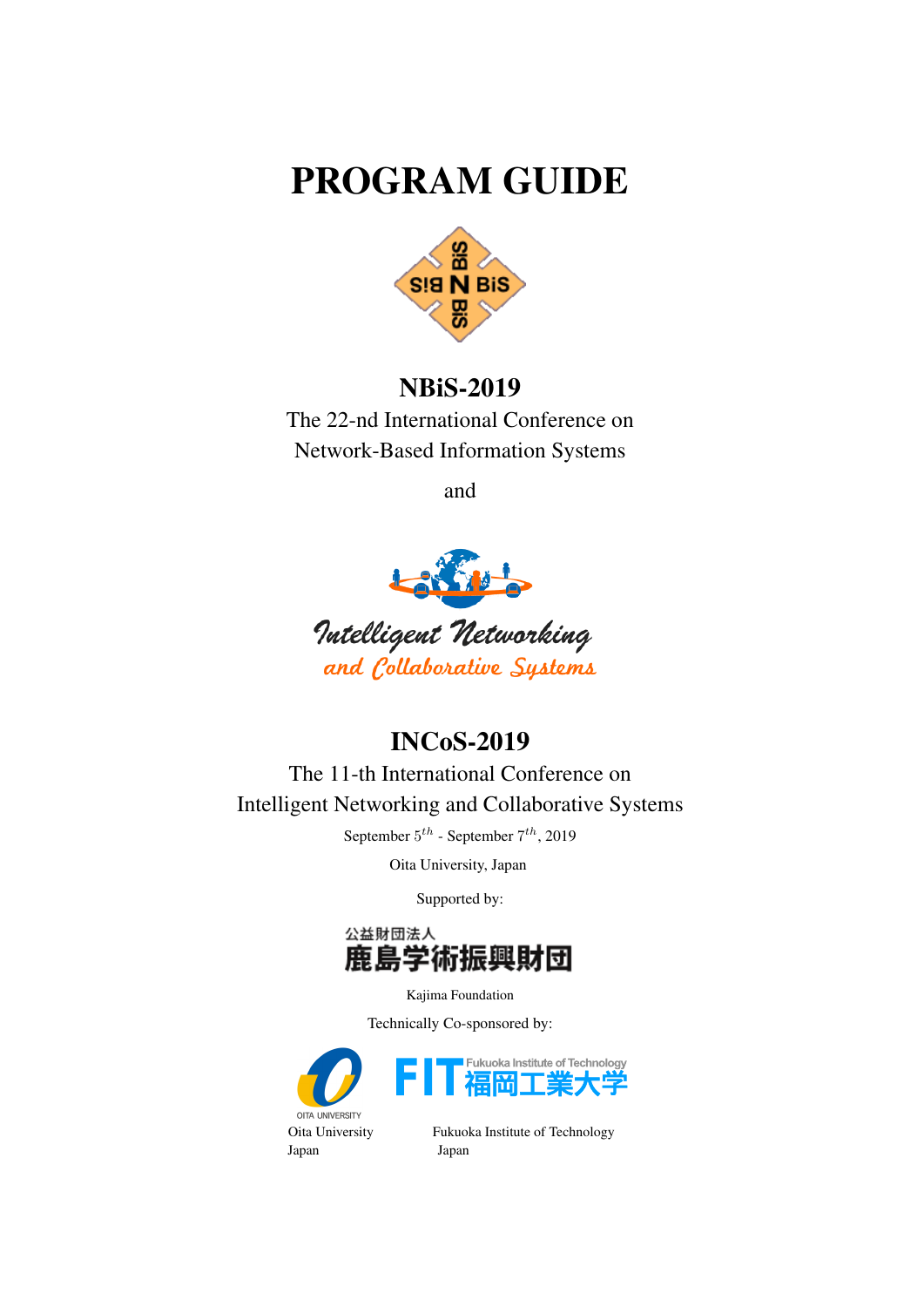# TABLE OF CONTENTS

| 3                                                                                                                     |
|-----------------------------------------------------------------------------------------------------------------------|
| Welcome Message from the NBiS-2019 Steering Committee Co-Chairs<br>$\overline{4}$                                     |
| 5                                                                                                                     |
| Welcome Message from NBiS-2019 Program Committee Co-Chairs<br>6                                                       |
| $\overline{7}$                                                                                                        |
| 8                                                                                                                     |
| 9                                                                                                                     |
| 10                                                                                                                    |
| NBiS-2019 & INCoS-2019 Keynote I $\ldots \ldots \ldots \ldots \ldots \ldots \ldots \ldots \ldots \ldots \ldots$<br>11 |
| 12                                                                                                                    |
| NBiS-2019 & INCoS-2019 Keynote III $\ldots \ldots \ldots \ldots \ldots \ldots \ldots \ldots \ldots \ldots$<br>13      |
| 14                                                                                                                    |
| 14                                                                                                                    |
| 14                                                                                                                    |
| 14                                                                                                                    |
| 09:30-10:30 Single Session: NBiS-2019 & INCoS-2019 Keynote I<br>14                                                    |
| 14                                                                                                                    |
| 11:00-12:00 Single Session: NBiS-2019 & INCoS-2019 Keynote II<br>14                                                   |
| 15                                                                                                                    |
| 15                                                                                                                    |
| 15                                                                                                                    |
| 15                                                                                                                    |
| 15                                                                                                                    |
| 16                                                                                                                    |
| 15:00-15:30 Coffee Break<br>16                                                                                        |
| 16                                                                                                                    |
| 16                                                                                                                    |
| 16                                                                                                                    |
| 17                                                                                                                    |
| 17                                                                                                                    |
| 17                                                                                                                    |
| 18                                                                                                                    |
| 18                                                                                                                    |
| 09:00-10:00 Single Session: NBiS-2019 & INCoS-2019 Keynote III<br>18                                                  |
| 18                                                                                                                    |
| 18                                                                                                                    |
| 18                                                                                                                    |
| 18                                                                                                                    |
|                                                                                                                       |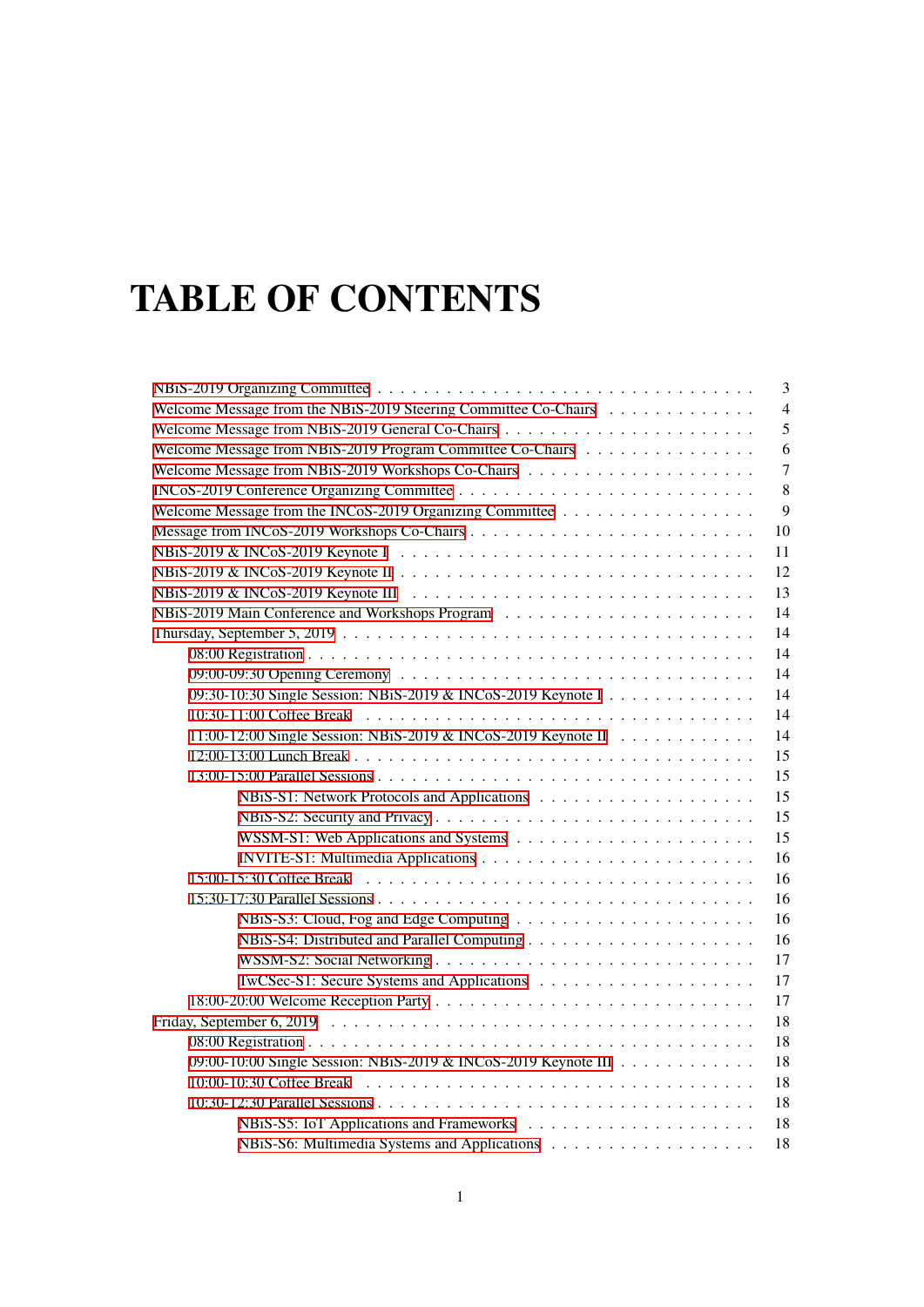| HETNET-S1: Heterogeneous Networking and Applications                 | 19 |
|----------------------------------------------------------------------|----|
| ISSE-S1: Deep Learning and Smart Environments                        | 19 |
|                                                                      | 19 |
|                                                                      | 19 |
|                                                                      | 19 |
| INWC-S1: Mobile Computing and Communication                          | 20 |
| DEMoC-S1: Data Engineering and Mobile Computing                      | 20 |
|                                                                      | 20 |
|                                                                      | 20 |
| NBiS-2019 Organizing Committee Meeting and Discussion                | 20 |
|                                                                      | 21 |
|                                                                      | 21 |
|                                                                      | 21 |
|                                                                      | 21 |
| 09:30-10:30 Single Session: NBiS-2019 & INCoS-2019 Keynote I         | 21 |
|                                                                      | 21 |
| 11:00-12:00 Single Session: NBiS-2019 & INCoS-2019 Keynote II        | 21 |
|                                                                      | 22 |
|                                                                      | 22 |
| INCoS-S1: Distributed Computing and Event Management                 | 22 |
| INCoS-S2: Machine Learning and Intelligent Systems                   | 22 |
| WIND-S1: Control and Error Correction Methods                        | 22 |
|                                                                      | 23 |
|                                                                      | 23 |
| INCoS-S3: Methods and Algorithms for Collaborative Systems           | 23 |
|                                                                      | 23 |
|                                                                      | 23 |
|                                                                      | 24 |
|                                                                      | 24 |
|                                                                      | 24 |
| 09:00-10:00 Single Session: NBiS-2019 & INCoS-2019 Keynote III       | 24 |
|                                                                      | 24 |
|                                                                      | 24 |
| INCoS-S5: Social Networking and Active Learning Systems              | 24 |
|                                                                      | 24 |
| MaLICS-S1: Machine Learning in Intelligent and Collaborative Systems | 25 |
|                                                                      | 25 |
|                                                                      | 25 |
|                                                                      | 25 |
| FINCoS-S1: Intelligent Networking and Collaborative Systems          | 25 |
|                                                                      | 26 |
|                                                                      | 26 |
| INCoS-2019 Organizing Committee Meeting and Discussion               | 26 |
| Time Table                                                           | 27 |
|                                                                      | 28 |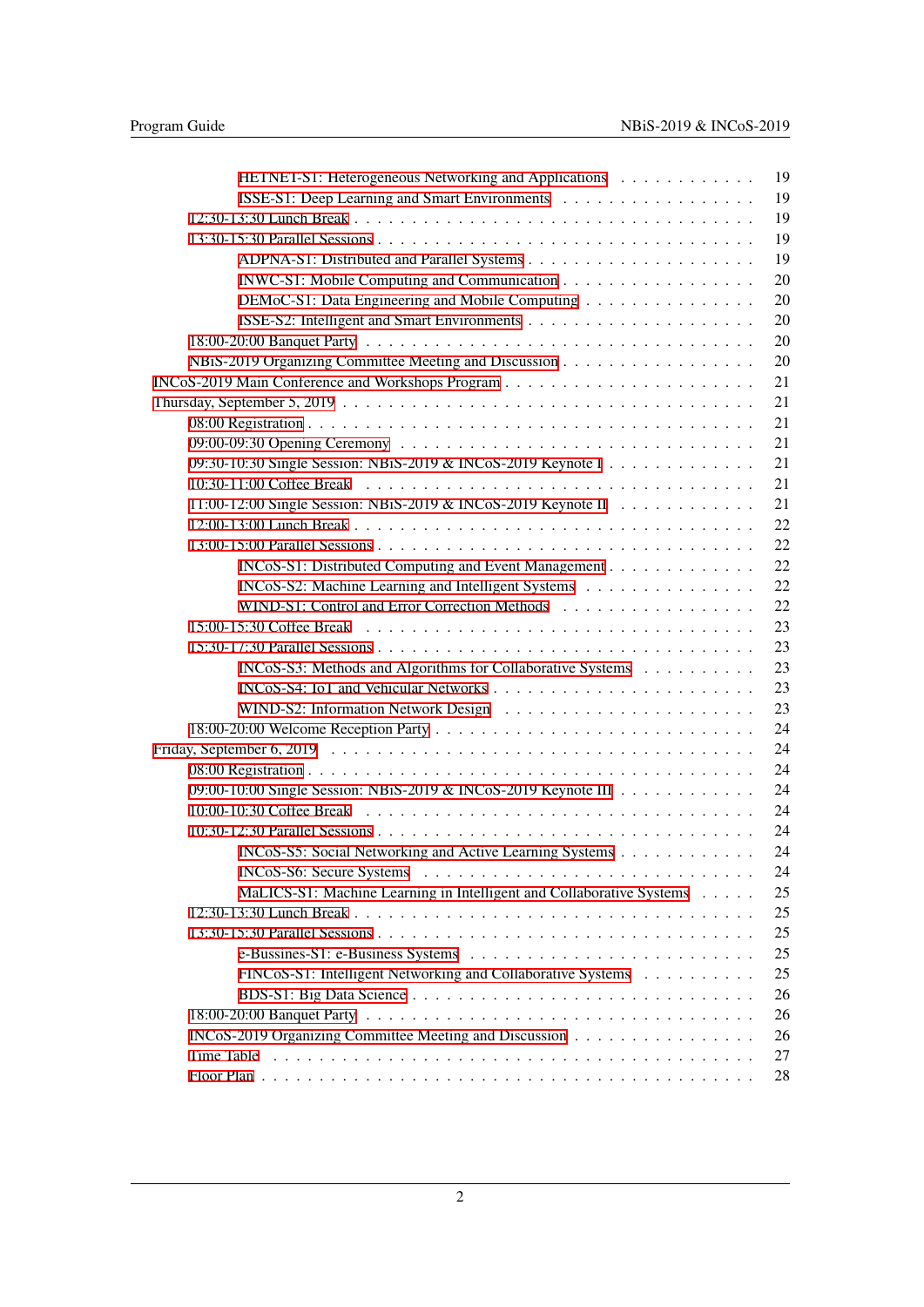## <span id="page-3-0"></span>NBiS-2019 Organizing Committee

#### Honorary Chair

Seigo Kitano, Oita University, Japan

#### General Co-Chairs

Hiroaki Nishino, Oita University, Japan Kin Fun Li, University of Victoria, Canada Chuan-Yu Chang, National Yunlin University of Science and Technology, Taiwan

#### Program Committee Co-Chairs

Tomoya Enokido, Rissho University, Japan Marek R. Ogiela, AGH University of Science and Technology, Poland Isaac Woungang, Ryerson University, Canada

### Workshops Co-Chairs

Shunsuke Okamoto, Seikei University, Japan Shih-Hao Chang, Tamkang University, Taiwan Hiroaki Kikuchi, Meiji University, Japan

#### Award Co-Chairs

Minoru Uehara, Toyo University, Japan David Taniar, Monash University, Australia Fumiaki Sato, Toho University, Japan

#### Publicity Co-Chairs

Akio Koyama, Yamagata University, Japan Markus Aleksy, ABB AG, Germany Farookh Hussain, University Technology Sydney, Australia

#### International Liaison Co-Chairs

Wenny Rahayu, La Trobe University, Australia Lidia Ogiela, Pedagogical University of Cracow, Poland Arjan Durresi, IUPUI, USA Manuel Moreira da Silva, CEOS. PP, Politécnico do Porto, Portugal

#### Local Arrangement Co-Chairs

Ken'ichi Furuya, Oita University, Japan Makoto Nakashima, Oita University, Japan

#### Finance Chair

Makoto Ikeda, Fukuoka Institute of Technology, Japan

#### Web Administrator Co-Chairs

Miralda Cuka, Fukuoka Institute of Technology, Japan Kevin Bylykbashi, Fukuoka Institute of Technology, Japan Donald Elmazi, Fukuoka Institute of Technology, Japan

#### Steering Committee Co-Chairs

Leonard Barolli, Fukuoka Institute of Technology, Japan Makoto Takizawa, Hosei University, Japan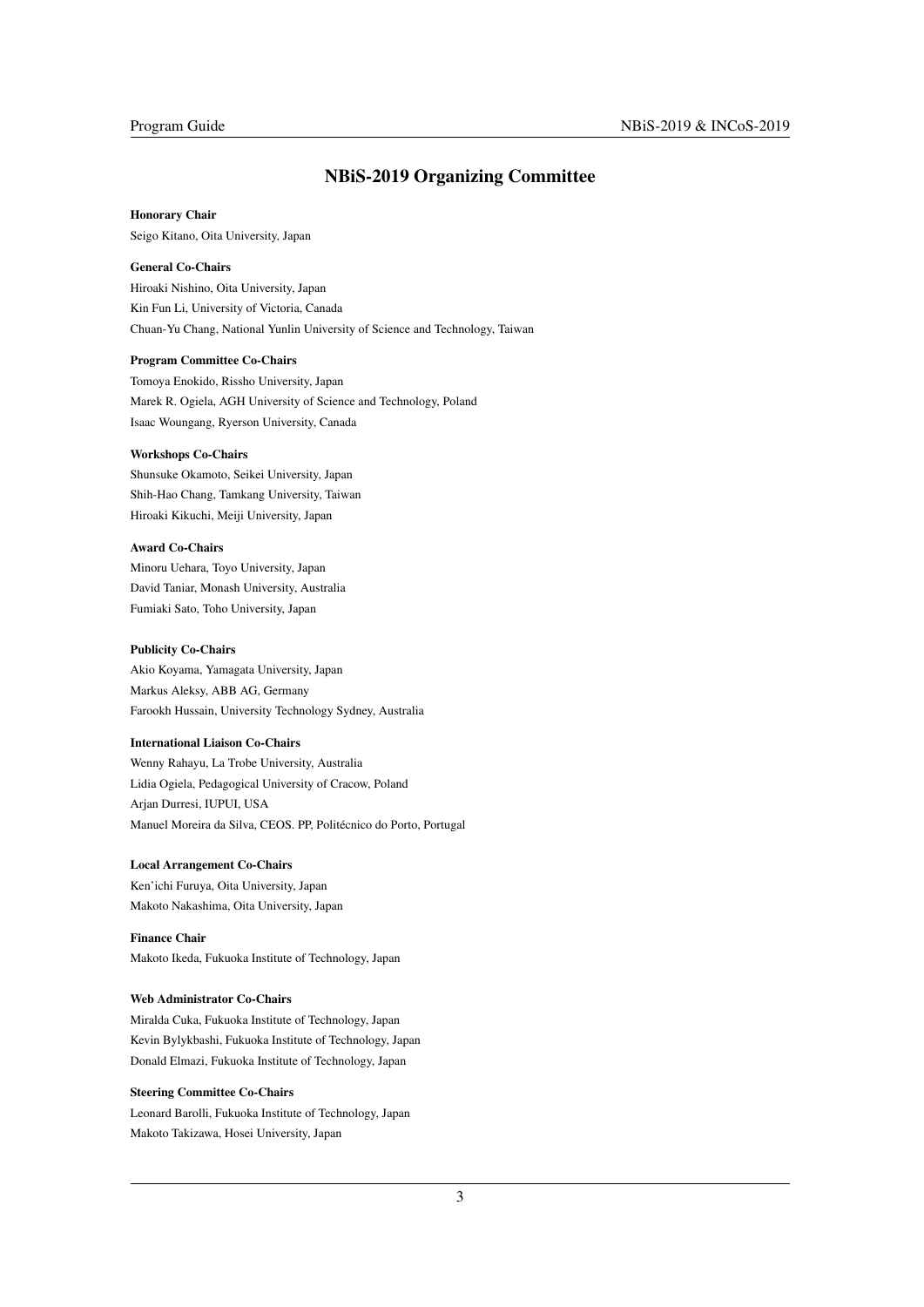## <span id="page-4-0"></span>Welcome Message from the NBiS-2019 Steering Committee Co-Chairs

Welcome to the 22-nd International Conference on Network-Based Information Systems (NBiS-2019), which will be held at Oita University, Japan from September 5 to September 7, 2019.

The main objective of NBiS is to bring together scientists, engineers, and researchers from both network systems and information systems with the aim of encouraging the exchange of ideas, opinions, and experiences between these two communities.

NBiS started as a workshop and was held for 12 years together with DEXA International Conference as one of the oldest among DEXA Workshops. The workshop was very successful and in 2009 edition the NBiS was held at IUPUI, Indianapolis, USA as an independent International Conference supported by many international volunteers. In following years, the NBiSs was held in Takayama, Gifu, Japan (2010), Tirana, Albania (2011), Melbourne, Australia (2012), Gwangju, Korea (2013), Salerno, Italy (2014), Taipei, Taiwan (2015), Ostrava, Czech Republic (2016), Toronto, Canada (2017) and Bratislava, Slovakia (2018).

In this edition of NBiS, many papers were submitted from all over the world. They were carefully reviewed and only high quality papers will be presented during conference days. In conjunction with NBiS-2019 are held also 8 International Workshops where specific and hot topics are deeply discussed.

Many volunteer people have kindly helped us to prepare and organize NBiS-2019. First of all, we would like to thank General Co-Chairs, Program Committee Co-Chairs and Workshops Co-Chairs for their great efforts to make NBiS-2019 a very successful event. We would like to thank all NBiS-2019 Organizing Committee Members, Program Committee Members and other volunteers for their great help and support. We have special thanks to Finance Chair, Web Administrator Co-Chairs and the Local Organization Team at Oita University, Japan for their good arrangements. We would like to thank the Kajima Foundation, Japan for the financial support.

We do hope that you will enjoy the conference and have a good time in Oita, Japan.

#### NBiS-2019 Steering Committee Co-Chairs

Leonard Barolli, *Fukuoka Institute of Technology (FIT), Japan* Makoto Takizawa, *Hosei University, Japan*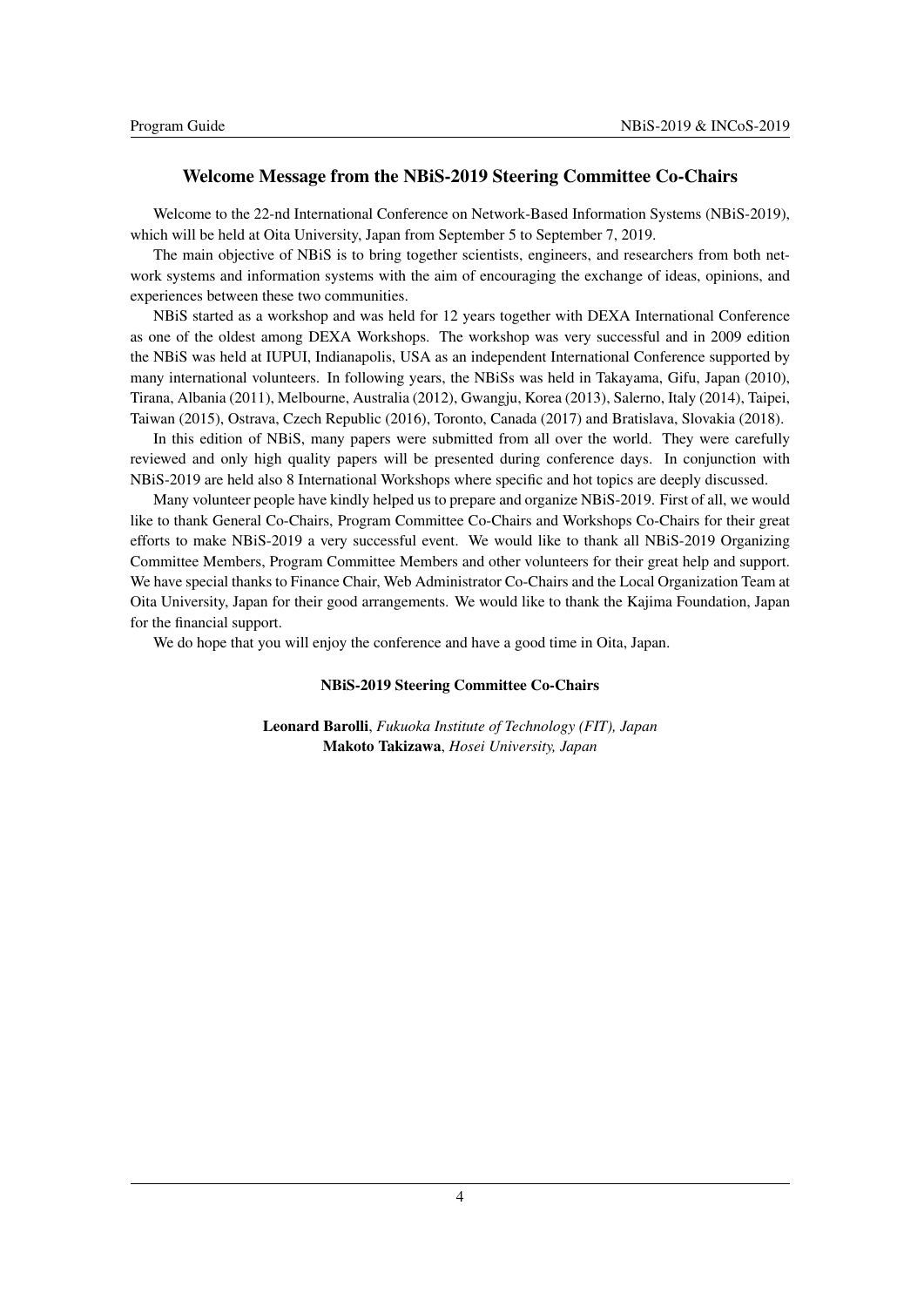## <span id="page-5-0"></span>Welcome Message from NBiS-2019 General Co-Chairs

We would like to welcome you to the 22-nd International Conference on Network-Based Information Systems (NBiS-2019), which will be held at Oita University, Japan from September 5 to September 7, 2019.

It is our honour to chair this prestigious conference, as one of the important conferences in the field. Extensive international participation, coupled with rigorous peer reviews, has made this an exceptional technical conference. The Technical Program and Workshops add important dimensions to this event. We hope that you will enjoy each and every component of this event and benefit from interactions with other attendees.

Since its inception, NBiS has attempted to bring together people interested in information and networking, in areas that range from the theoretical aspects to the practical design of new network systems, distributed systems, multimedia systems, Internet/web technologies, mobile computing, intelligent computing, pervasive/ubiquitous networks, dependable systems, semantic services, Grid, P2P, and scalable computing. For NBiS-2019, we have continued these efforts as novel networking concepts emerge and new applications flourish. NBiS-2019 consists of the main conference and 8 workshops. We received 120 papers, and out of them 30 were accepted (25% acceptance ratio), which will be presented during the conference days.

The organization of an international conference requires the support and help of many people. A lot of people have helped and worked hard for a successful NBiS-2019 technical program and conference proceedings. First, we would like to thank all the authors for submitting their papers. We are indebted to Track Co-Chairs, Program Committee members and reviewers who carried out the most difficult work of carefully evaluating the submitted papers.

We would like to give our special thanks to Prof. Leonard Barolli and Prof. Makoto Takizawa the chairs of the Steering Committee for giving us the opportunity to hold this conference and for their guidance on organizing the conference. We would like to thank Program Committee Co-Chairs and Workshops Co-Chairs for their excellent work. We would like to express our great appreciation to our keynote speakers for accepting our invitation as keynote speakers of NBiS-2019.

We would like to thank the Local Arrangements Chairs and Local Organization Team at Oita University, Japan for making good local arrangements for the conference.

We hope that you have an enjoyable and productive time during this conference, and have a great time in Oita, Japan.

### NBiS-2019 General Co-Chairs

Hiroaki Nishino, *Oita University, Japan* Kin Fun Li, *University of Victoria, Canada* Chuan-Yu Chang, *National Yunlin University of Science and Technology, Taiwan*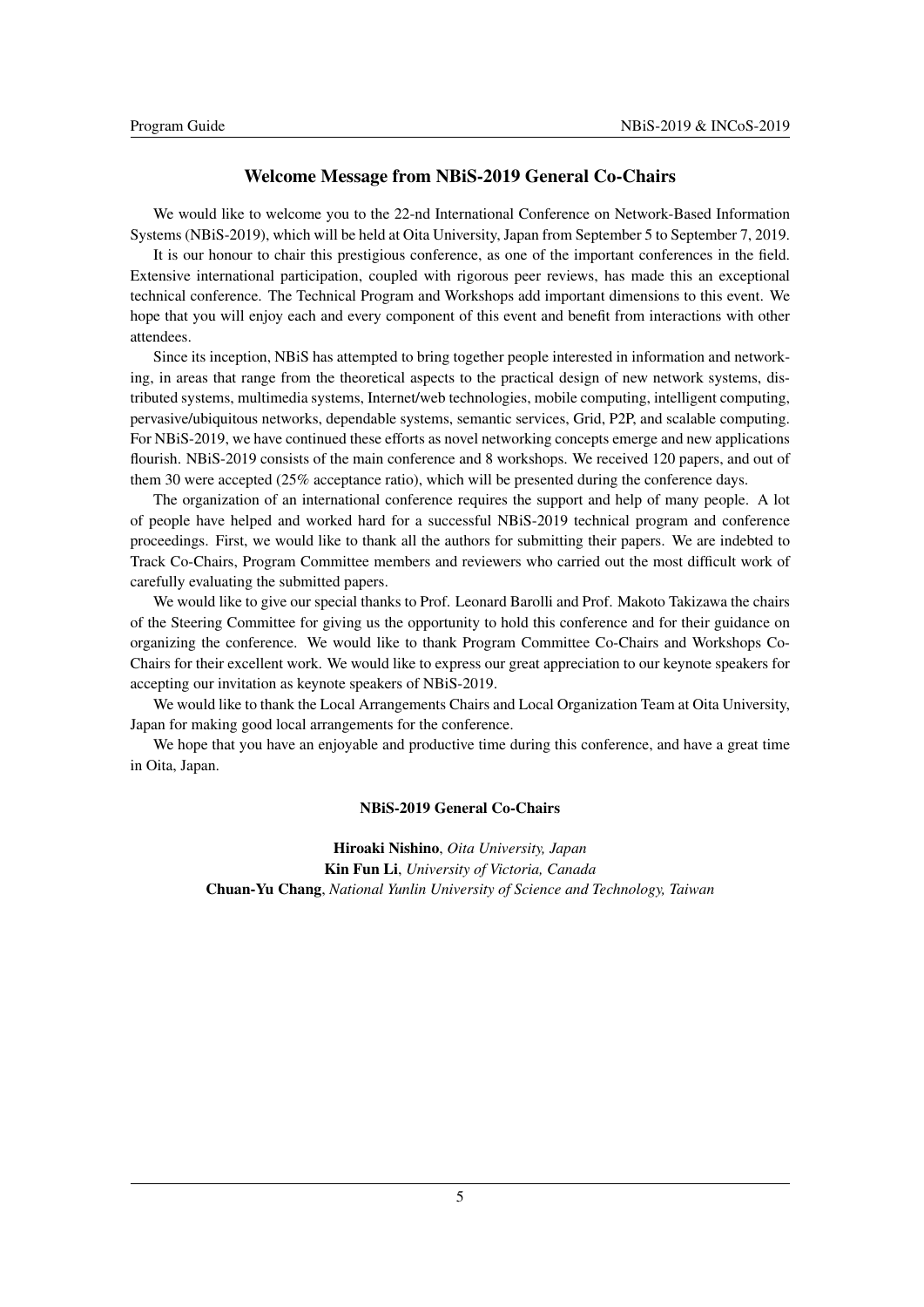## <span id="page-6-0"></span>Welcome Message from NBiS-2019 Program Committee Co-Chairs

Welcome to the 22-nd International Conference on Network-Based Information Systems (NBiS-2019), which will be held at Oita University, Japan from September 5 to September 7, 2019.

The purpose of NBiS conference is to bring together developers and researchers to share ideas and research work in the emerging areas of network and information systems.

The contributions included in the proceedings of NBiS-2019 cover all aspects of theory, design and application of computer networks and information systems. There are many topics of information networking such as cloud computing, wireless sensor networks, ad-hoc networks, peer-to-peer systems, grid computing, social networking, multimedia systems and applications, security, distributed and parallel systems and mobile computing.

In this edition, 120 submissions were received from all over the world. Each submitted paper was peerreviewed by Program Committee members and external reviewers who are experts in the subject area of the paper. Then, the Program Committee accepted 30 papers (25% acceptance ratio). In the conference program are also included the distinguished keynote addresses.

The organization of an International Conference requires the support and help of many people. First, we would like to thank all authors for submitting their papers. We would like to thank all Track Chairs and Program Committee Members, who carried out the most difficult work of carefully evaluating the submitted papers. We also would like to thank NBiS-2019 Workshops Chairs for organizing excellent workshops with NBiS-2019 conference.

We would like to give special thanks to Prof. Leonard Barolli and Prof. Makoto Takizawa the Chairs of the Steering Committee of NBiS for their strong encouragement, guidance, insights, and for their effective coordination of conference organization. We would like to greatly thank General Co-Chairs for their great support and invaluable suggestions to make the conference a very successful event.

We hope you will enjoy the conference and have a great time in Oita, Japan.

### NBiS-2019 Program Committee Co-Chairs

Tomoya Enokido, *Rissho University, Japan* Marek R. Ogiela, *AGH University of Science and Technology, Poland* Isaac Woungang, *Ryerson University, Canada*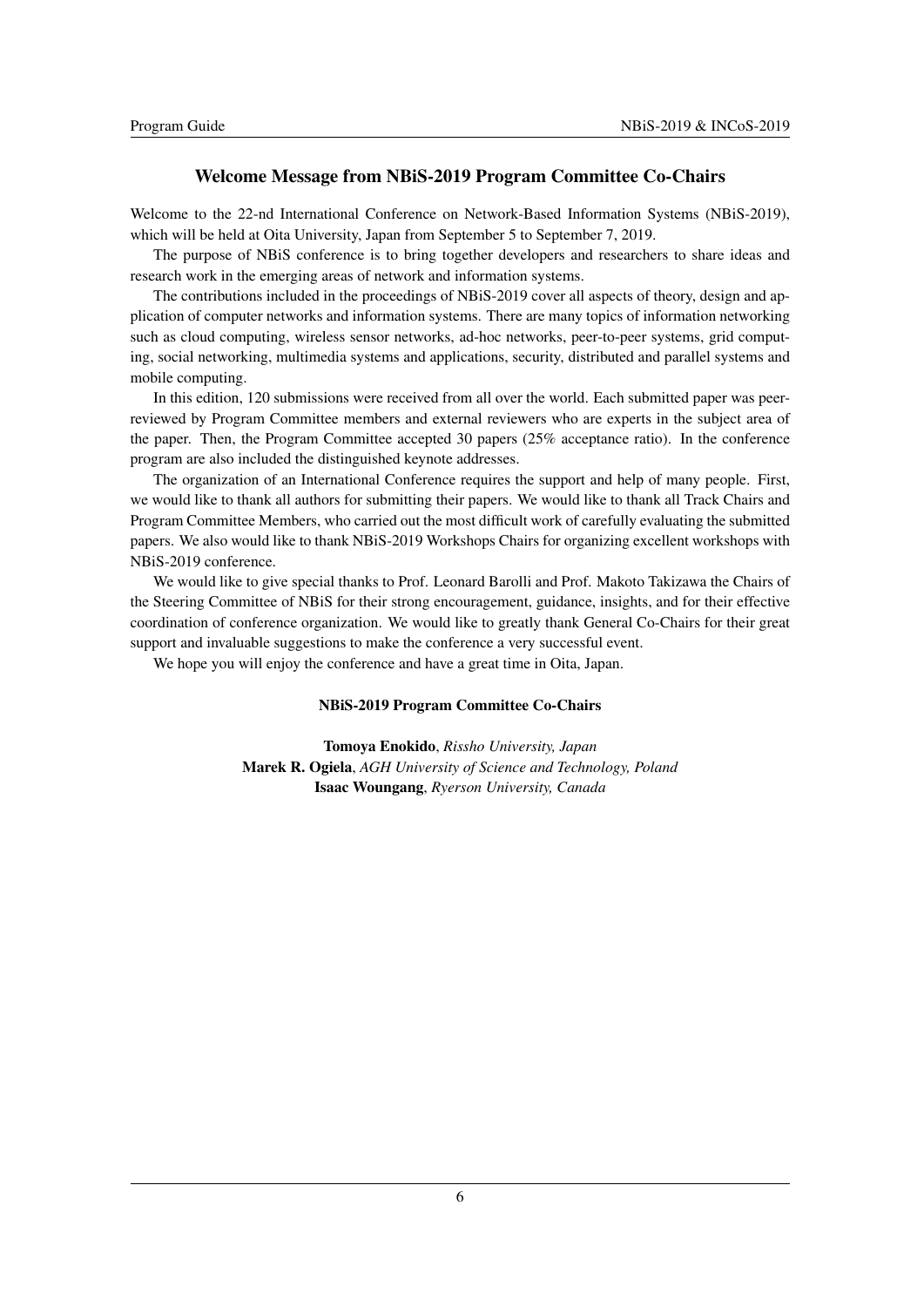## <span id="page-7-0"></span>Welcome Message from NBiS-2019 Workshops Co-Chairs

Welcome to the NBiS-2019 Workshops to be held in conjunction with the 22-nd International Conference on Network-Based Information Systems (NBiS-2019) at Oita University, Japan from September 5 to September 7, 2019.

The goal of NBiS-2019 workshops is to provide a forum for international researchers and practitioners to exchange and share their new ideas, research results, and ongoing work on leading-edge topics in the different fields of network-based information systems and their applications. Some of the accepted workshops deal with topics that open up perspectives beyond the ordinary, thus, enriching the topics usually addressed by the NBiS-2019 conference.

For this edition, the following workshops will be held with NBiS-2019.

- 1. The 14-th International Workshop on Network-based Virtual Reality and Tele-existence (INVITE-2019)
- 2. The 13-th International Workshop on Advanced Distributed and Parallel Network Applications (ADPNA-2019)
- 3. The 10-th International Workshop on Heterogeneous Networking Environments and Technologies (HETNET-2019)
- 4. The 10-th International Workshop on Intelligent Sensors and Smart Environments (ISSE-2019)
- 5. The 10-th International Workshop on Trustworthy Computing and Security (TwCSec-2019)
- 6. The 9-th International Workshop on Information Networking and Wireless Communications (INWC-2019)
- 7. The 8-th International Workshop on Advances in Data Engineering and Mobile Computing (DEMoC-2019)
- 8. The 8-th International Workshop on Web Services and Social Media (WSSM-2019)

We would like to thank the research community for their great response to NBiS-2019 workshops. The excellent technical program of the workshops was the result of a professional work from workshop chairs, workshop program committees, reviewers, and authors.

We would like to give our special thanks to Prof. Leonard Barolli and Prof. Makoto Takizawa the Steering Committee Chairs of NBiS conference for their strong encouragement and guidance to organize the NBiS-2019 workshops. We would like to thank NBiS-2019 General Co-Chairs and Program Committee Co-Chairs for their advices to make possible organization of NBiS-2019 workshops.

We would like to express special thanks to NBiS-2019 Web Administration Chairs for their timely unlimited support for managing the conference systems. We also would like to thank NBiS-2019 Local Arrangement Co-Chairs and Local Organization Team at Oita University, Japan for making the local arrangement for the conference and workshops.

We wish all of you entertaining and rewarding experience in all workshops and NBiS-2019 conference

## NBiS-2019 Workshops Co-Chairs

Shunsuke Okamoto, *Seikei University, Japan* Shih-Hao Chang, *Tamkang University, Taiwan* Hiroaki Kikuchi, *Meiji University, Japan*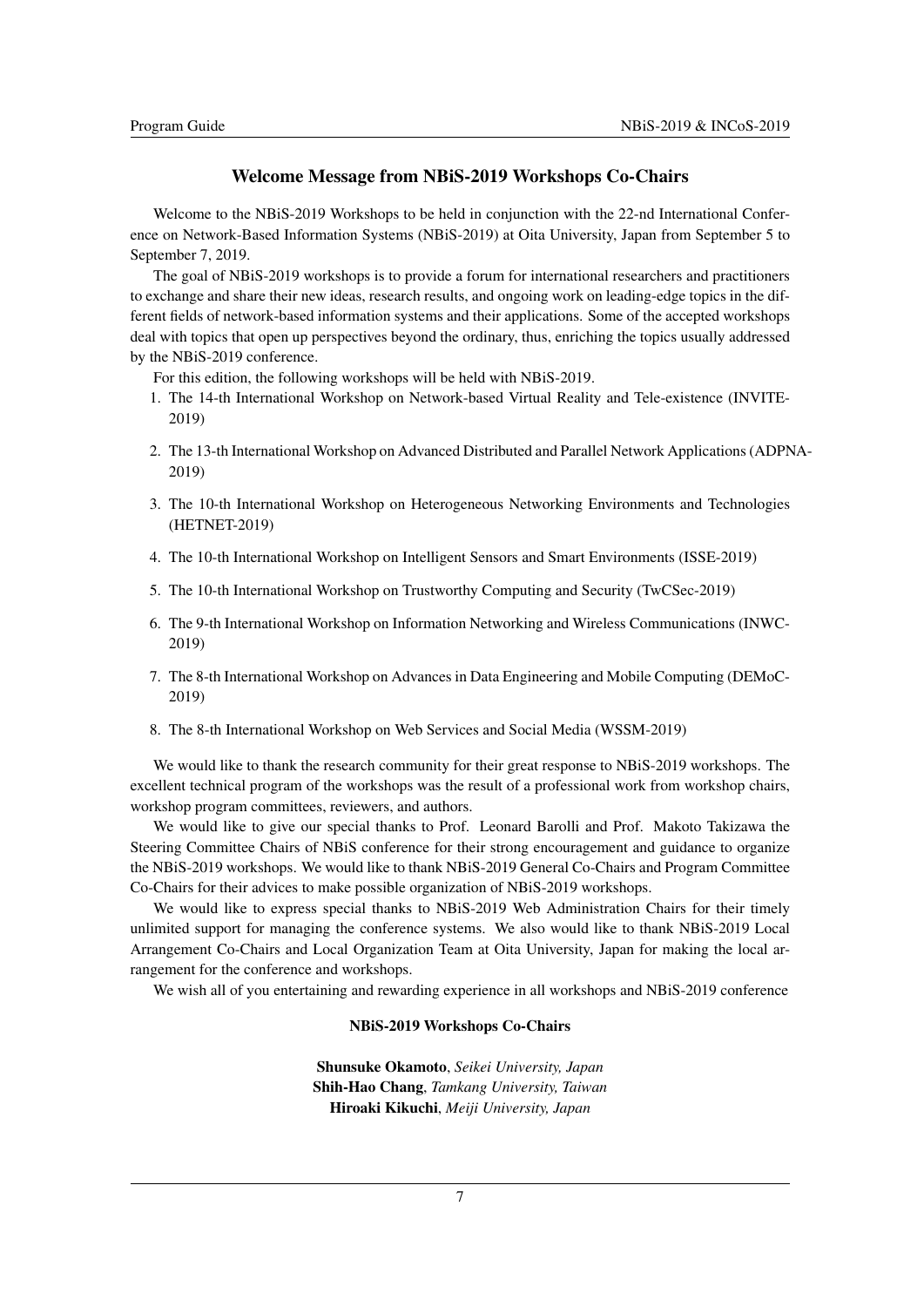## <span id="page-8-0"></span>INCoS-2019 Conference Organizing Committee

#### Honorary Co-Chairs

Seigo Kitano, Oita University, Japan Makoto Takizawa, Hosei University, Japan

#### General Co-Chairs

Hiroaki Nishino, Oita University, Japan Leonard Barolli, Fukuoka Institute of Technology, Japan

#### Program Committee Co-Chairs

Hiroyoshi Miwa, Kwansei Gakuin University, Japan Flora Amato, University of Naples Federico II, Italy

#### Workshops Co-Chairs

Masato Tsuru, Kyushu Institute of Technology, Japan Jakub Nalepa, Silesian University of Technology, Poland

#### International Advisory Committee

Vincenzo Loia, University of Salerno, Italy Amélia Ferreira da Silva, CEOS. PP, Politécnico do Porto, Portugal Christine Strauss, University of Vienna, Austria Fang-Yie Leu, Tunghai University, Taiwan Albert Zomaya, University of Sydney, Australia

#### International Liaison Co-Chairs

Pavel Kromer, Technical Univ. of Ostrava, Czech Republic Kin Fun Li, University of Victoria, Canada Ana Azevedo, CEOS.PP, Politécnico do Porto, Portugal Joseph Tan, McMaster University, Canada

#### Award Co-Chairs

Marek Ogiela, AGH University of Science and Technology, Poland Vaclav Snasel, Technical Univ. of Ostrava, Czech Republic

#### Web Administrator Co-Chairs

Miralda Cuka, Fukuoka Institute of Technology, Japan Kevin Bylykbashi, Fukuoka Institute of Technology, Japan Donald Elmazi, Fukuoka Institute of Technology, Japan

#### Local Arrangement Co-Chairs

Ken'ichi Furuya, Oita University, Japan Makoto Nakashima, Oita University, Japan

Finance Chair

Makoto Ikeda, Fukuoka Institute of Technology, Japan

#### Steering Committee Chair

Leonard Barolli, Fukuoka Institute of Technology, Japan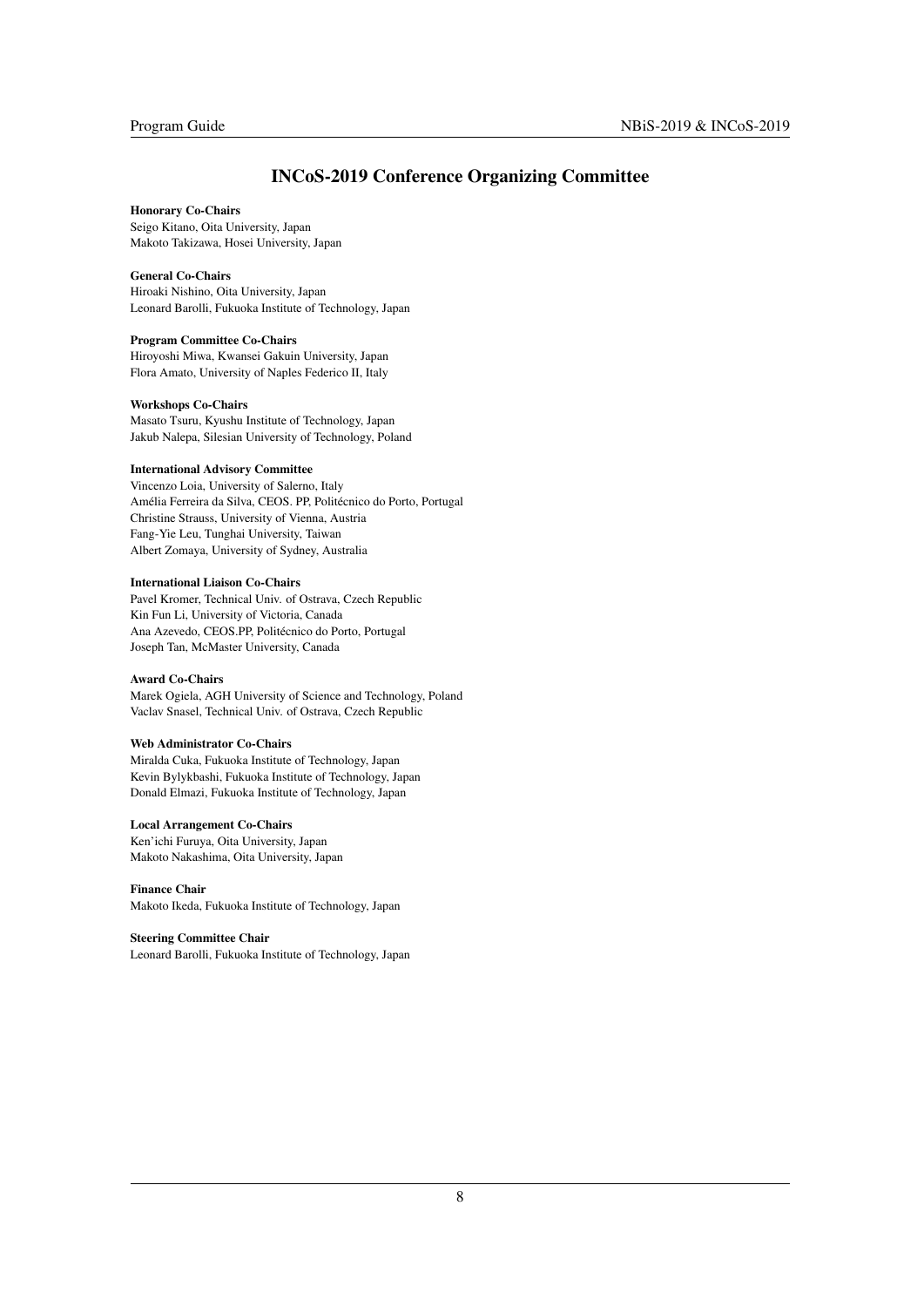## <span id="page-9-0"></span>Welcome Message from the INCoS-2019 Organizing Committee

Welcome to the 11-th International Conference on Intelligent Networking and Collaborative Systems (INCoS-2019), which is held from 5-th to 7-th September 2019 at Oita University, Japan.

INCoS is a multidisciplinary conference that covers latest advances in intelligent social networks and collaborative systems, intelligent networking systems, mobile collaborative systems, secure intelligent cloud systems, etc. Additionally, the conference addresses security, authentication, privacy, data trust and user trustworthiness behaviour, which have become crosscutting features of intelligent collaborative systems. With the fast development of the Internet, we are experiencing a shift from the traditional sharing of information and applications as the main purpose of the networking systems to an emergent paradigm, which locates people at the very centre of networks and exploits the value of people's connections, relations and collaboration. Social networks are playing a major role as one of the drivers in the dynamics and structure of intelligent networking and collaborative systems.

Virtual campuses, virtual communities and organizations strongly leverage intelligent networking and collaborative systems by a great variety of formal and informal electronic relations, such as business-to-business, peer-to-peer and many types of online collaborative learning interactions, including the virtual campuses and eLearning and MOOCs systems. Altogether, this has resulted in entangled systems that need to be managed efficiently and in an autonomous way. In addition, the conjunction of the latest and powerful technologies based on Cloud, mobile and wireless infrastructures are currently bringing new dimensions of collaborative and networking applications a great deal by facing new issues and challenges. INCoS-2019 conference paid a special attention to Cloud Computing Services, Storage, Security and Privacy, Data Mining, Machine Learning and Collective Intelligence, Cooperative Communication and Cognitive Systems, Management of Virtual Organization and Enterprises, Big Data Analytics, eLearning, Virtual Campuses and MOOCs, among others.

The aim of this conference is to stimulate research that will lead to the creation of responsive environments for networking and, at longer-term, the development of adaptive, secure, mobile, and intuitive intelligent systems for collaborative work and learning.

This edition the conference received 107 submissions and based on the review results, we accepted 30 regular papers (28% acceptance ratio). Additionally, five workshops were organized in conjunction with the conference.

The successful organization of the conference is achieved thanks to the great collaboration and hard work of many people and conference supporters. First and foremost, we would like to thank all the authors for their continued support to the conference by submitting their research work to the conference, for their presentations and discussions during the conference days. We would like to thank TPC members and external reviewers for their work by carefully evaluating the submissions and providing constructive feedback to authors. We would like to thank the track chairs for their work on setting up the tracks and the respective TPCs and also for actively promoting the conference and their tracks. We would like to appreciate the work of PC Co-chairs and Workshops Co-Chairs for the successful organization of workshops in conjunction with main conference.

We would like to acknowledge the excellent work and support by the International Advisory Committee. Our gratitude and acknowledgment for the conference keynotes for their interesting and inspiring keynote speeches.

We greatly appreciate the support by Web Administrator Co-Chairs and the local organizing committee from Oita University, Japan, for excellent arrangements for the conference. We are very grateful to Springer as well as several academic institutions for their endorsement and assistance.

Finally, we hope that you will find these proceedings to be a valuable resource in your professional, research and educational activities!

#### INCoS-2019 General Co-Chairs

Hiroaki Nishino, *Oita University, Japan* Leonard Barolli, *Fukuoka Institute of Technology, Japan*

#### INCoS-2019 Program Committee Co-Chairs

Hiroyoshi Miwa, *Kwansei Gakuin University, Japan* Flora Amato, *University of Naples Federico II, Italy*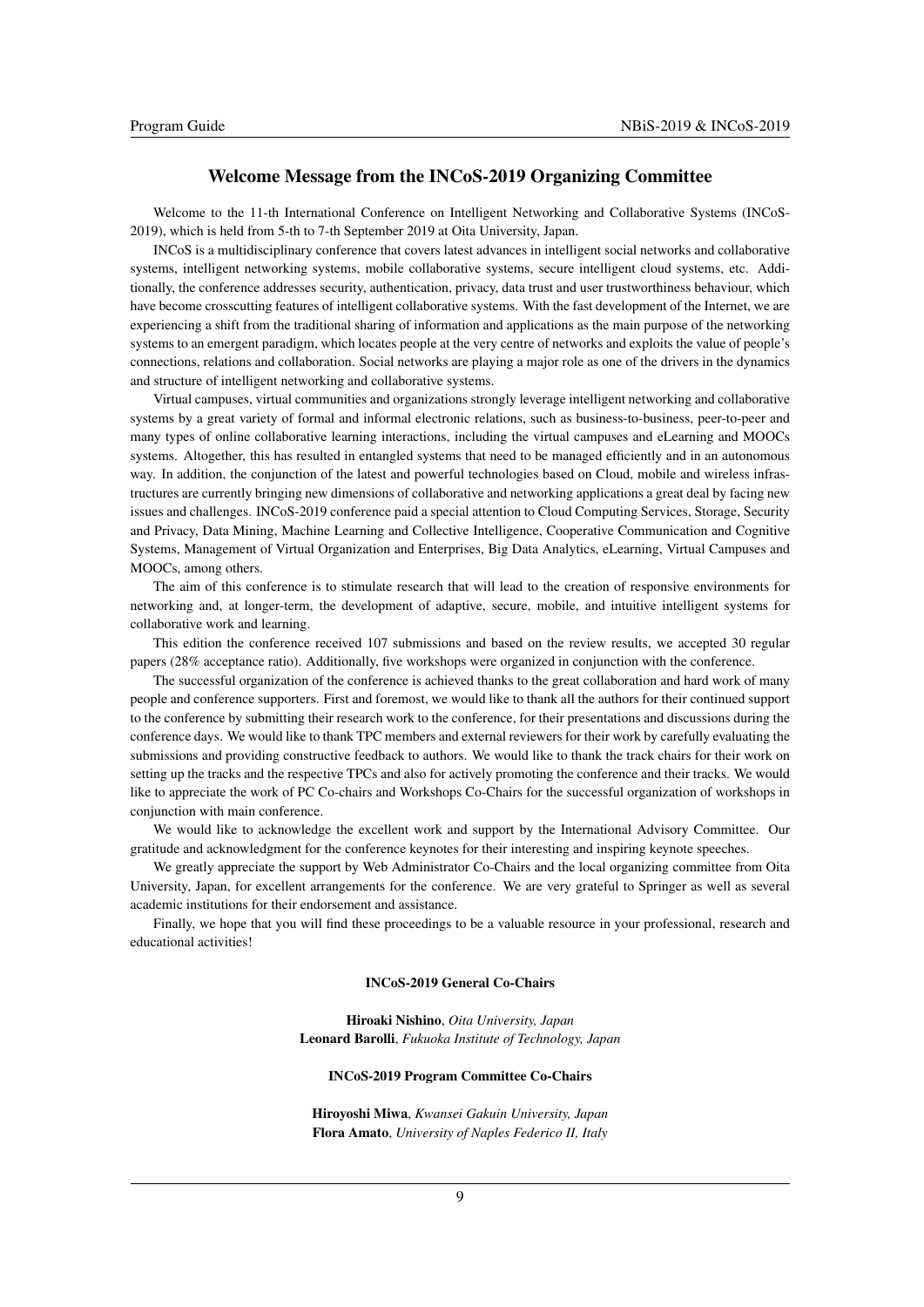## <span id="page-10-0"></span>Message from INCoS-2019 Workshops Co-Chairs

Welcome to the Workshops of the 11-th International Conference on Intelligent Networking and Collaborative Systems (INCoS-2019), which is held from 5-th to 7-th September 2019 at Oita University, Japan.

In this edition of the conference, there are held five workshops, which complemented the INCoS main themes with specific themes and research issues and challenges, as follows.

- 1. The 11-th International Workshop on Information Network Design (WIND-2019)
- 2. The 7-th International Workshop on Frontiers in Intelligent Networking and Collaborative Systems (FINCoS-2019)
- 3. The 5-th International Workshop on Theory, Algorithms and Applications of Big Data Science (BDS-2019)
- 4. The 5-th International Workshop on Collaborative e-business Systems (e-Business-2019)
- 5. The 2-nd International Workshop on Machine Learning in Intelligent and Collaborative Systems (MaLICS-2019)

We would like to thank the workshop organizers for their great efforts and hard work in proposing the workshop, selecting the papers, the interesting programs and for the arrangements of the workshop during the conference days. We are grateful to the INCoS-2019 Conference Chairs for inviting us to be the workshops co-chairs of the conference.

We hope you will enjoy the workshops programs.

## INCoS-2019 Workshops Co-Chairs

Masato Tsuru, *Kyushu Institute of Technology, Japan* Jakub Nalepa, *Silesian University of Technology, Poland*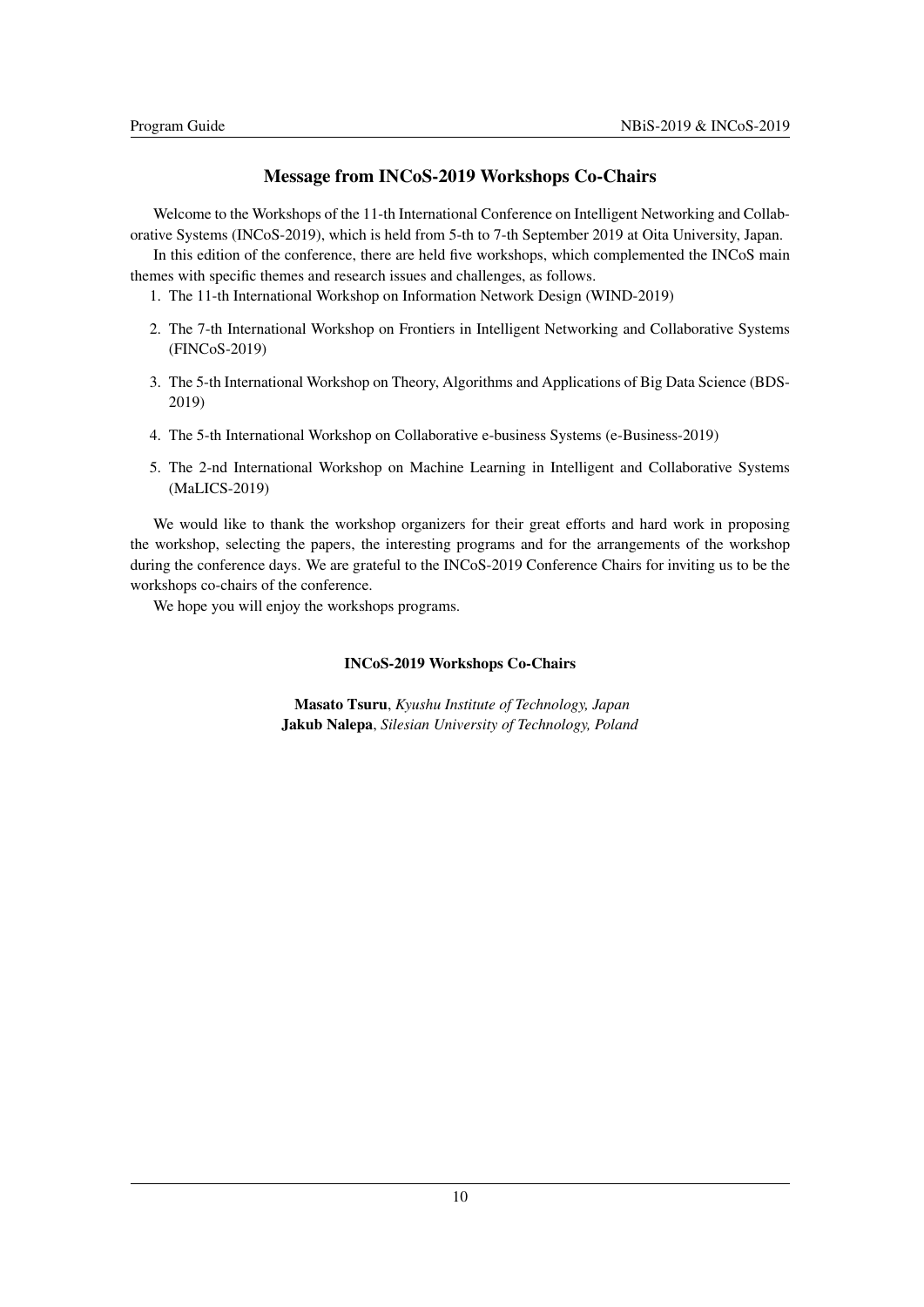## <span id="page-11-0"></span>NBiS-2019 & INCoS-2019 Keynote I

## Prof. Yoshihiro Okada, Kyushu University, Japan

## 3D Graphics Applications for Education and Visualization

Abstract: In this talk, Prof. Okada introduces his research activities about 3D graphics applications. He has been studying development environments for 3D graphics applications since 1993. In 1995, he and his laboratory professor proposed a development system for 3D graphics applications called IntelligentBox. In the first half of this talk, he introduces IntelligentBox and its several example applications especially for education and visualization. As education applications, there are a collaborative dental training system, Tai Chi-based physical therapy game and so on. As visualization applications, there are a room layout system, Time-tunnel: a visual analytics tool for multi-dimensional data, Treecube: a visualization tool for browsing 3D multimedia data, and so on. Currently, Prof. Okada works as a director of ICER(Innovation Center for Educational Resources) of Kyushu University. In the second half of this talk, he introduces development activities of ICER for e-learning materials using 3D graphics and VR/AR, e.g., web-based interactive educational materials for Japanese history and IoT security, and serious games for medical education.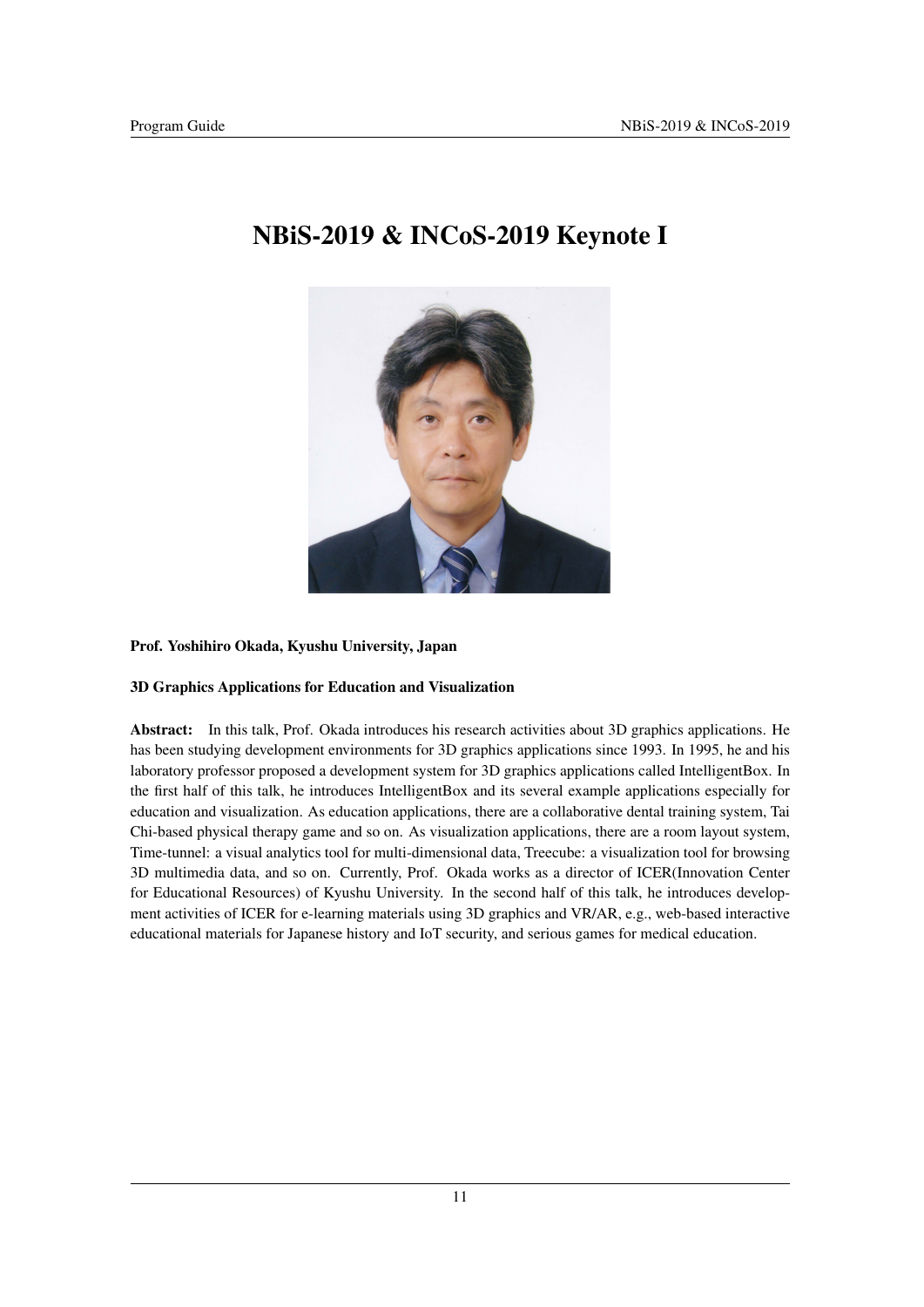

## <span id="page-12-0"></span>NBiS-2019 & INCoS-2019 Keynote II

## Prof. Tarek Saadawi, City University of New York, USA

## Secure Resilient Edge Cloud Designed Network

Abstract: IoT systems have put forth new requirements in all aspects of their existence: a diverse QoS requirements, resiliency of computing and connectivity, and the scalability to support massive number of end devices in a plethora of envisioned applications. The trustworthy IoT/cyber physical system (CPS) networking for smart and connected communities will be realized by distributed secure resilient Edge Cloud (EC). This distributed EC system will be a network of geographically distributed EC nodes, brokering between end-devices and Backend Cloud (BC) servers. This paper addresses three main topics in secure resilient cloud designed network; 1) resource management in mobile cloud computing; 2) information management in dynamic distributed databases; 3) biological-inspired intrusion detection system (IDS). A focus in the presentation will be on the biological-inspired (IDS).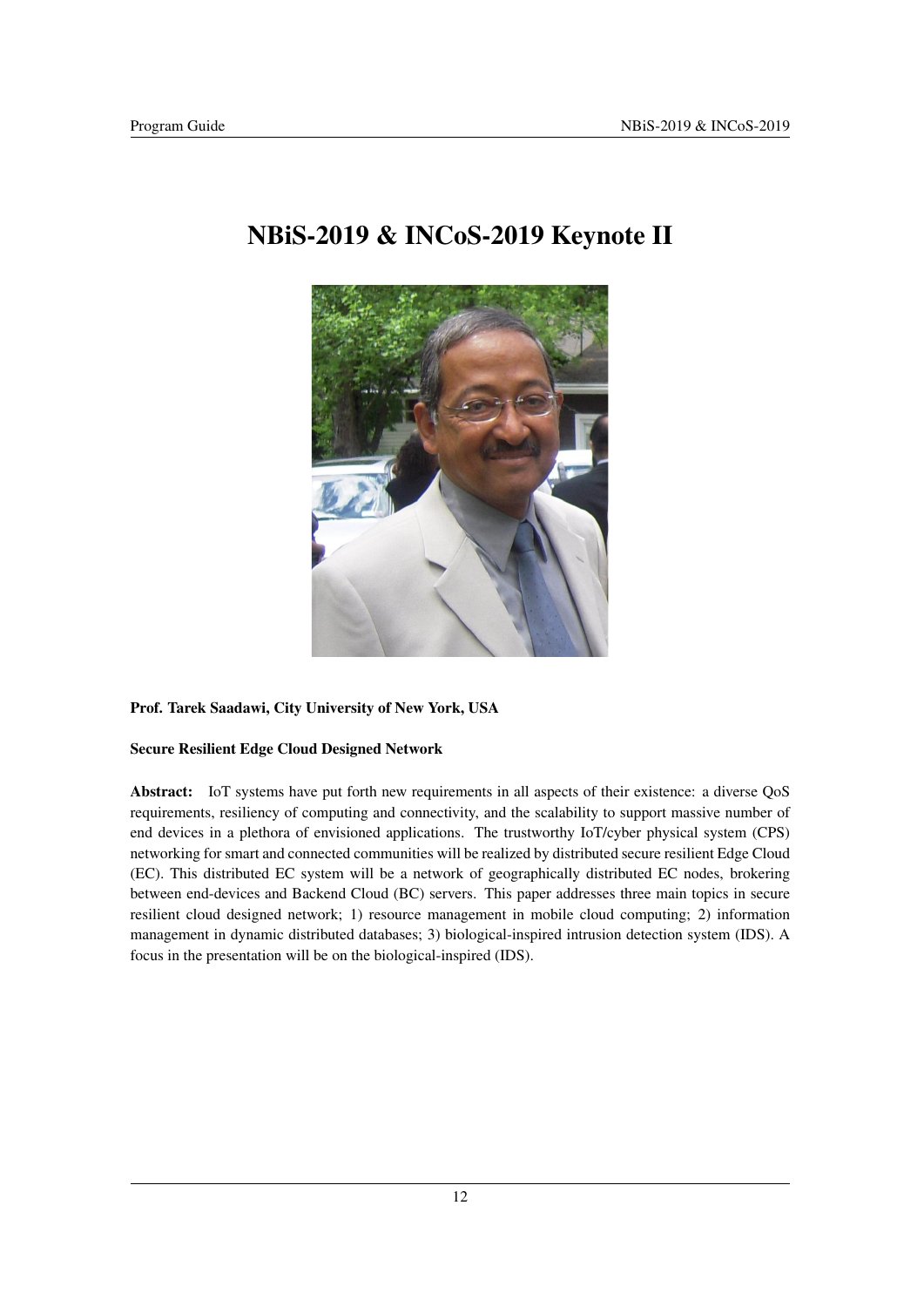## <span id="page-13-0"></span>NBiS-2019 & INCoS-2019 Keynote III



## Prof. JongWon Kim, Gwangju Institute of Science & Technology, South Korea

## Container-leveraged Service Realization Challenges for Cloud-native Computing

Abstract: Cloud-native computing, employing container-based microservices architecture, is accelerating its adoption for agile and scalable service deployment over worldwide multi-cloud infrastructure. In order to transparently enable diversified inter-connections for container-based cloud-native computing, by leveraging SDN/NFV technology, we need to tie distributed IoT things through multi-site edge clouds to hyper-scale core clouds. Thus, in this talk, we first attempt to relate the open-source-driven development for CNI (Container Networking Interface) and CSI (Container Storage Interface) to the required containerenabled cloud-native computing/storage with end-to-end (i.e., IoT–SDN/NFV–Cloud) inter-connections. Then, selected container-leveraged service realization challenges such as multi-tenant/multi-cluster Kubernetes orchestration, pvc(physical+virtual+containerized) harmonization, kernel-friendly accelerated and secured networking, and network-aware service meshes will be briefly discussed.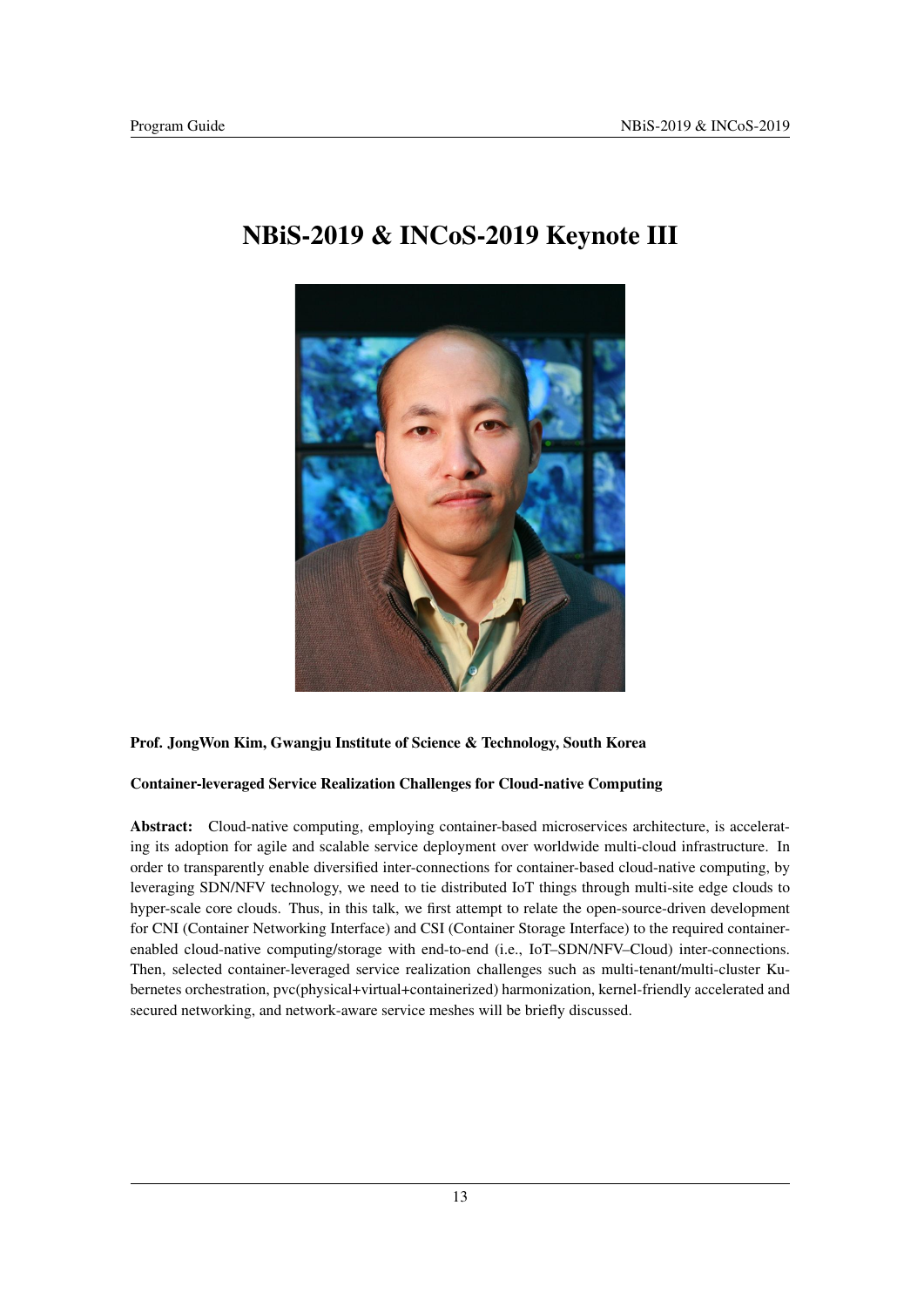

## <span id="page-14-0"></span>NBiS-2019 Main Conference and Workshops Program

<span id="page-14-1"></span>Thursday, September 5, 2019

<span id="page-14-2"></span>08:00 Registration

<span id="page-14-3"></span>09:00-09:30 Opening Ceremony

<span id="page-14-4"></span>09:30-10:30 Single Session: NBiS-2019 & INCoS-2019 Keynote I

NBiS-2019 & INCoS-2019 Keynote Talk I

Prof. Yoshihiro Okada: 3D Graphics Applications for Education and Visualization

## <span id="page-14-5"></span>10:30-11:00 Coffee Break

<span id="page-14-6"></span>11:00-12:00 Single Session: NBiS-2019 & INCoS-2019 Keynote II

NBiS-2019 & INCoS-2019 Keynote Talk II

Prof. Tarek Saadawi: Secure Resilient Edge Cloud Designed Network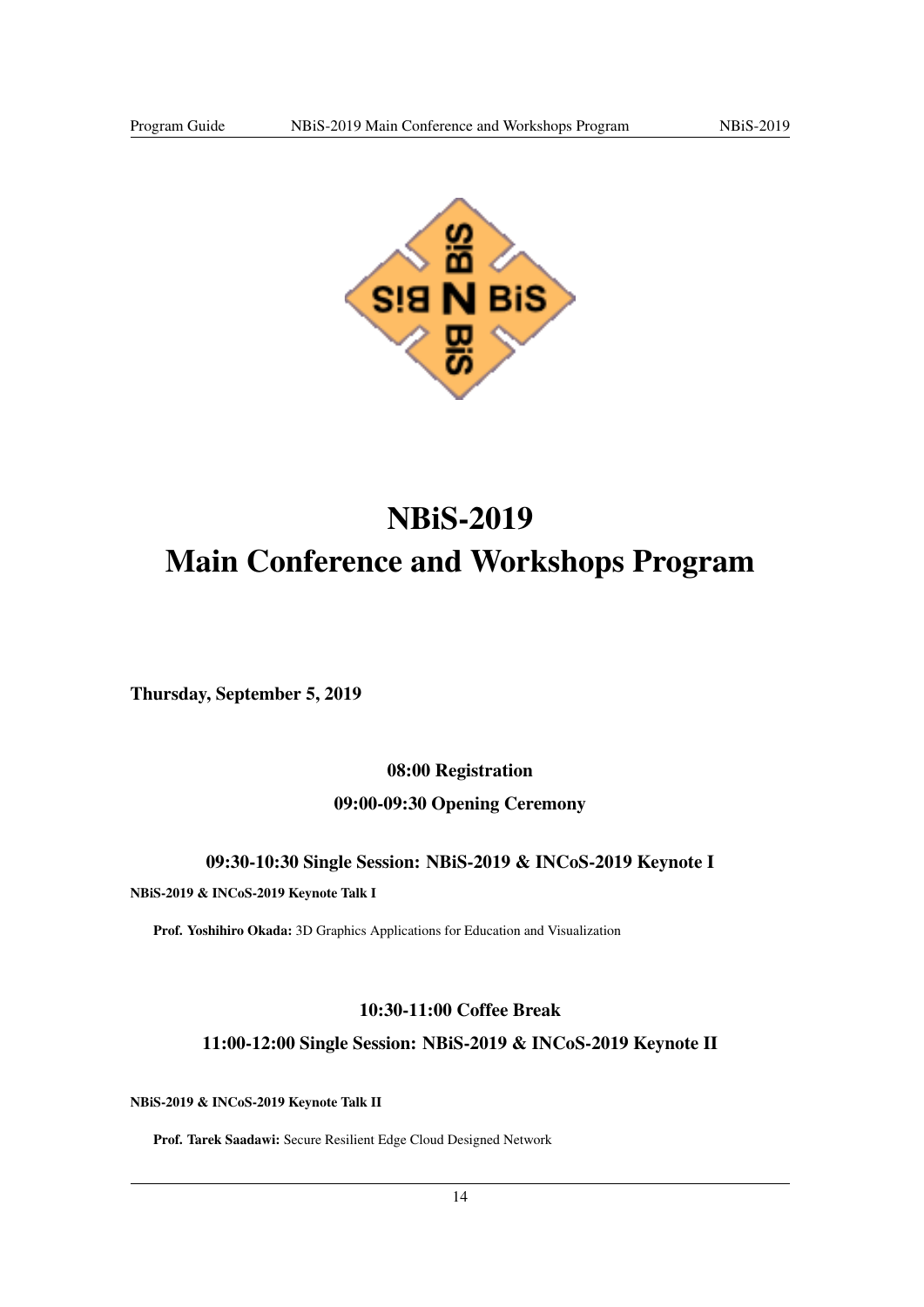## <span id="page-15-0"></span>12:00-13:00 Lunch Break

## <span id="page-15-1"></span>13:00-15:00 Parallel Sessions

#### <span id="page-15-2"></span>NBiS-S1: Network Protocols and Applications

#### Chair: Tomoya Enokido, Rissho University, Japan

- 1. An Energy-Efficient Process Replication Algorithm with Multi-Threads Allocation *Tomoya Enokido, Dilawaer Duolikun, Makoto Takizawa*
- 2. Alternative Paths Reordering Using Probabilistic Time-Dependent Routing *Martin Golasowski, Jakub Beránek, Martin Šurkovský, Lukáš Rapant, Daniela Szturcová, Jan Martinoviˇc and Kateˇrina Slaninová*
- 3. A SOA Based SLA Negotiation and Formulation Architecture for Personalized Service Delivery in SDN *Shuraia Khan, Farookh Khadeer Hussain*
- 4. User Oriented Protocols for Data Sharing and Services Management *Lidia Ogiela, Makoto Takizawa, Urszula Ogiela*
- 5. Evaluation of an OI (Operation Interruption) Protocol to Prevent Illegal Information Flow in the IoT *Shigenari Nakamura, Tomoya Enokido, Makoto Takizawa*

#### <span id="page-15-3"></span>NBiS-S2: Security and Privacy

#### Chair: Mirang Park, Kanagawa Institute of Technology, Japan

- 1. Data Relation Analysis Focusing on Plural Data Transition for Detecting Attacks on Vehicular Network *Jun Yajima, Takayuki Hasebe, and Takao Okubo*
- 2. Gait-based Authentication for Smart Locks Using Accelerometers in Two Devices *Kazuki Watanabe, Makoto Nagatomo, Kentaro Aburada, Naonobu Okazaki, Mirang Park*
- 3. Automatic Vulnerability Identification and Security Installation with Type Checking for Source Code *Shun Hinatsu, Koichi Shimizu, Takeshi Ueda, Benoît Boyer, and David Mentré*
- 4. Application of Perceptual Features for User Authentication in Distributed Systems *Marek R. Ogiela and Lidia Ogiela*
- 5. Blockchain-based Malware Detection Method Using Shared Signatures of Suspected Malware Files *Ryusei Fuji, Shotaro Usuzaki, Kentaro Aburada, Hisaaki Yamaba, Tetsuro Katayama, Mirang Park, Norio Shiratori and Naonobu Okazaki*

#### <span id="page-15-4"></span>WSSM-S1: Web Applications and Systems

#### Chair: Masaki Kohana, Chuo University, Japan

- 1. Web Service for Searching Halal Compliant Restaurants *IMAMA, Masaki Kohana, Masaru Kamada*
- 2. A Real-time Programming Battle Web Application by using WebRTC *Ryoya Fukutani, Shusuke Okamoto, Shinji Sakamoto and Masaki Kohana*
- 3. Development of Goals Achievement Sharing System based on Approach Goals in Positive Psychology *Yoshihiro Kawano*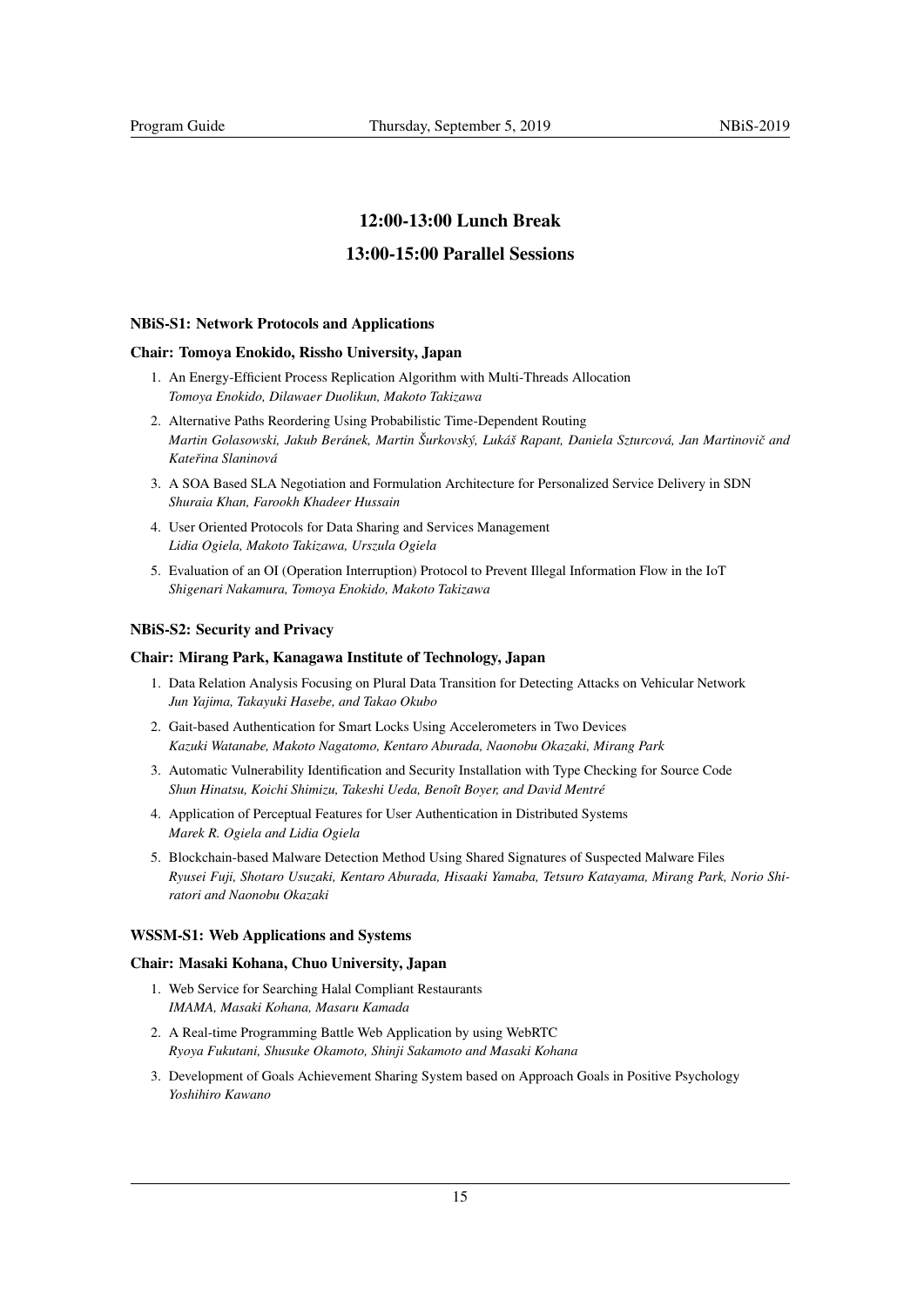#### <span id="page-16-0"></span>INVITE-S1: Multimedia Applications

#### Chair: Tomoyuki Ishida, Fukuoka Institute of Technology, Japan

- 1. Proposal of a High-Presence Japanese Traditional Crafts Presentation System Integrated with Different Cultures *Yangzhicheng Lu, Tomoyuki Ishida, Akihiro Miyakwa, Yoshitaka Shibata, Hiromasa Habuchi*
- 2. Proposal of Interactive Information Sharing System using Large Display for Disaster Management *Ryo Nakai, Tomoyuki Ishida, Noriki Uchida, Yoshitaka Shibata, Hiromasa Habuchi*
- 3. A TEFL Virtual Reality System for High-Presence Distance Learning *Steven H. Urueta, Tetsuro Ogi*
- 4. A Trial Development of 3D Statues Map with 3D Point Server *Hideo Miyachi*
- 5. Driving Simulator System for Disaster Evacuation Guide based on Road State Information Platform *Yoshitaka Shibata, Akira Sakuraba*

## <span id="page-16-1"></span>15:00-15:30 Coffee Break

## <span id="page-16-2"></span>15:30-17:30 Parallel Sessions

#### <span id="page-16-3"></span>NBiS-S3: Cloud, Fog and Edge Computing

#### Chair: Tomoya Enokido, Rissho University, Japan

- 1. Evaluation of Data and Subprocess Transmission Strategies in the Tree-Based Fog Computing Model *Ryuji Oma, Shigenari Nakamura, Dilawaer Duolikun, Tomoya Enokido, Makoto Takizawa*
- 2. Earthquake and Tsunami workflow leveraging the modern HPC/Cloud environment in the LEXIS project *Thierry Goubier, Andrea Ajmar, Carmine D'Amico, Paul Dubrulle, Susanna Grita, Stephane Louise, Jan Martinoviˇc, Tomáš Martinoviˇc, Natalja Rakowsky, Paolo Savio, Danijel Schorlemmer, Alberto Scionti and Olivier Terzo*
- 3. Multi-Cloud System for Content Sharing Using RAID-Like Fragmentation *Takumi Murakami and Shinji Sugawara*
- 4. Performance Evaluation of WMNs by WMN-PSOHC System Considering Random Inertia Weight and Linearly Decreasing Vmax Replacement Methods *Shinji Sakamoto, Seiji Ohara, Leonard Barolli and Shusuke Okamoto*
- 5. Implementation of a Fuzzy-based Simulation System and a Testbed for Improving Driving Conditions in VANETs Considering Drivers's Vital Signs *Kevin Bylykbashi, Ermioni Qafzezi, Makoto Ikeda, Keita Matsuo, Leonard Barolli*

#### <span id="page-16-4"></span>NBiS-S4: Distributed and Parallel Computing

#### Chair: Wendy Osborn, University of Lethbridge, Canada

- 1. Position Follow-up Control for Hand Delivery of Object between Moving Robot Arms of Remote Robot Systems with Force Feedback *Qin Qian, Yutaka Ishibashi, Pingguo Huang, and Yuichiro Tateiwa*
- 2. A Mechanism of Window Switching Prediction Based on User Operation History to Facilitate Multitasking *Keizo Sato, Shotaro Imada, Shinya Mazume, and Makoto Nakashima*
- 3. Exploring Bit Arrays for Join Processing in Spatial Data Streams *Wendy Osborn*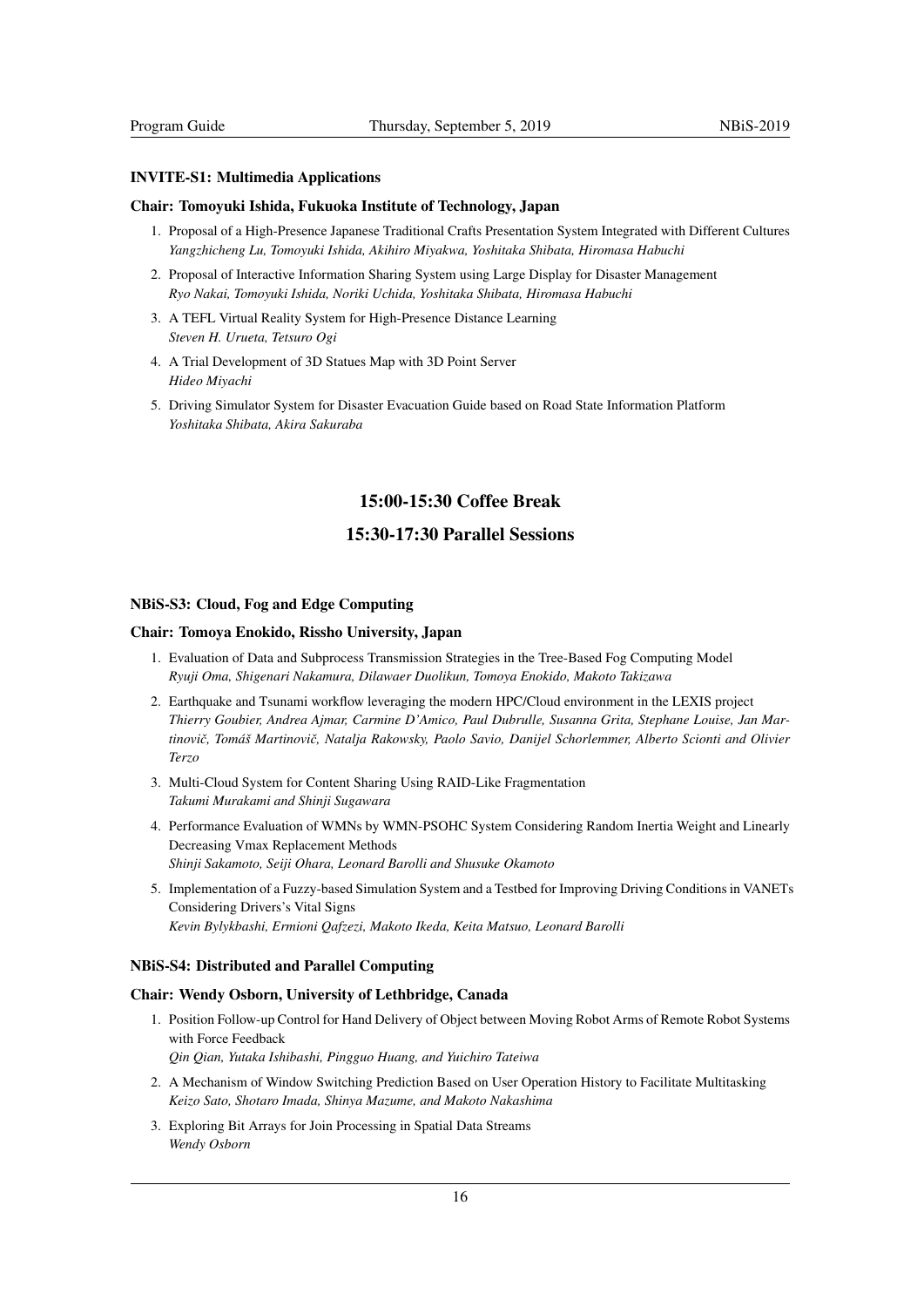- 4. From Ivory Tower to Democratization and Industrialization: A Landscape View of Real-world Adaptation of Artificial Intelligence *Toshihiko Yamakami*
- 5. VLSI Implementation of K-Best MIMO Detector with Cost-Effective Pre-Screening and Fast Sorting Design *Jheng-Jhan He and Chih-Peng Fan*

#### <span id="page-17-0"></span>WSSM-S2: Social Networking

#### Chair: Shusuke Okamoto, Seikei University, Japan

- 1. Implementation of Interactive Tutorial for IslayPub by Hooking User Events *Daisuke Tanaka, Masaki Kohana, Michitoshi Niibori, Yasuhiro Ohtaki, Shusuke Okamoto and Masaru Kamada*
- 2. A Smart Lock Control System with Home Situation *Katsumi Ohkura and Masaki Kohana*
- 3. Card Price Prediction of Trading Cards using Machine Learning Methods *Hiroki Sakaji, Akio Kobayashi, Masaki Kohana, Yasunao Takano and Kiyoshi Izumi*
- 4. Kawaii in Tweets: What Emotions Does the Word Describe in Social Media? *Jun Iio*

#### <span id="page-17-1"></span>TwCSec-S1: Secure Systems and Applications

## Chair: Leonard Barolli, Fukuoka Institute of Technology, Japan

- 1. Analysis of Actual Propagation Behavior of WannaCry within an Intranet (Extended Abstract) *Takanori Oikawa, Masahiko Takenaka, Yuki Unno*
- 2. Proposal and Evaluation of Authentication Method having Shoulder-Surfing Resistance for Smartwatches using Shift Rule

*Makoto Nagatomo, Kazuki Watanabe, Kentaro Aburada, Naonobu Okazaki and Mirang Park*

- 3. Evaluation of manual alphabets based gestures for a user authentication method using s-EMG *Hisaaki Yamaba, Shotaro Usuzaki, Kayoko Takatsuka, Kentaro Aburada, Tetsuro Katayama, Mirang Park, Naonobu Okazaki*
- 4. Analysis of the Reasons Affecting the Simulation Results of SAR Imaging *Xing-Xiu Song*
- 5. Finite Element Simulation of blasting robote with ANSYS *Xing-Xiu Song*

## <span id="page-17-2"></span>18:00-20:00 Welcome Reception Party

Oita University.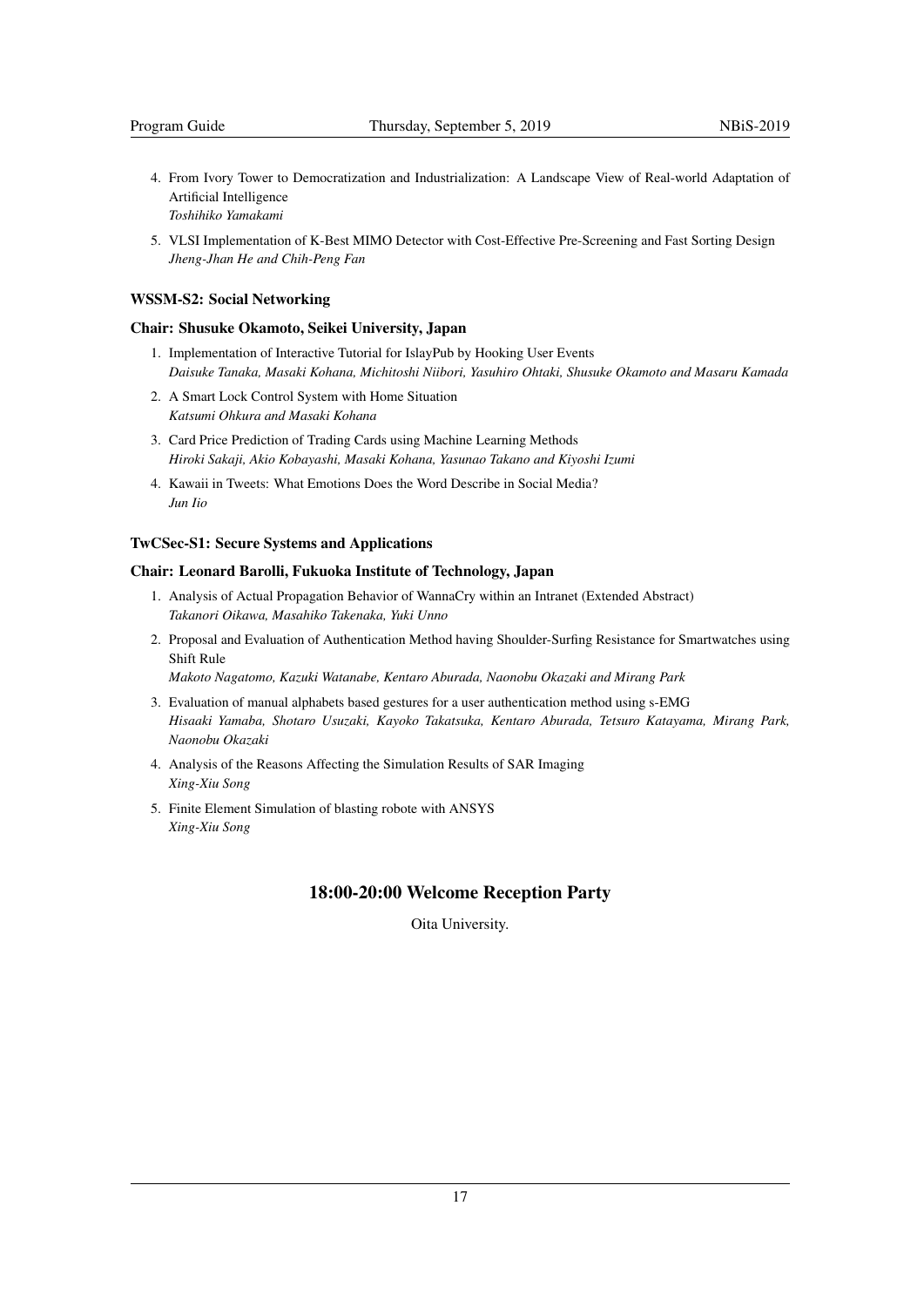## <span id="page-18-0"></span>Friday, September 6, 2019

## <span id="page-18-1"></span>08:00 Registration

## <span id="page-18-2"></span>09:00-10:00 Single Session: NBiS-2019 & INCoS-2019 Keynote III

#### NBiS-2019 & INCoS-2019 Keynote Talk III

Prof. JongWon Kim: Container-leveraged Service Realization Challenges for Cloud-native Computing

## 10:00-10:30 Coffee Break

## 10:30-12:30 Parallel Sessions

#### <span id="page-18-3"></span>NBiS-S5: IoT Applications and Frameworks

#### Chair: JongWon Kim, Gwangju Institute of Science & Technology (GIST), Korea

- 1. Draft Design of Li-Fi based Acquisition Layer of DataLake Framework for IIoT & Smart Factory *ByungRae Cha, Sun Park, Byeong-Chun Shin, JongWon Kim*
- 2. Data Exportation Framework for IoT Simulation Based Devices *Yahya Al-Hadhrami, Nasser Al-Hadhrami, Farookh Khadeer Hussain*
- 3. Meal Information Recognition Based on Smart Tableware Using Multiple Instance Learning *Liyang Zhang, Kohei Kaiya, Hiroyuki Suzuki and Akio Koyama*
- 4. Web-based Interactive 3D Educational Material Development Framework and Its Authoring Functionalities *Daiki Hirayama, Wei Shi and Yoshihiro Okada*
- 5. Opportunistic Communication by Pedestrians with Roadside Units as Message Caches *Tomoyuki Sueda and Naohiro Hayashibara*

#### NBiS-S6: Multimedia Systems and Applications

#### Chair: Nobuo Funabiki, Okayama University, Japan

- 1. A Proposal of Recommendation Function for Solving Element Fill-in-Blank Problem in Java Programming Learning Assistant System *Nobuo Funabiki, Shinpei Matsumoto, Su Sandy Wint, Minoru Kuribayashi and Wen-Chun Kao*
- 2. 2D Color Image Enhancement Based on Conditional Generative Adversarial Network and Interpolation *Yen-Ju Li, Chun-Hsiang Chang, Chitra Meghala Yelamandala, Yu-Cheng Fan*
- 3. A VR System for Alleviating a Fear of Heights Based on Vital Sensing and Placebo Effect *Iku Kitanosono, Toshiyuki Haramaki, Tsuneo Kagawa, Hiroaki Nishino*
- 4. Development of Borehole Imaging Method with using visual-SLAM *Tsuneo Kagawa*
- 5. A Novel Hybrid Recommendation System Integrating Content-Based and Rating Information *Tan Nghia Duong, Viet Duc Than, Tuan Anh Vuong, Trong Hiep Tran, Quang Hieu Dang, Duc Minh Nguyen, and Hung Manh Pham*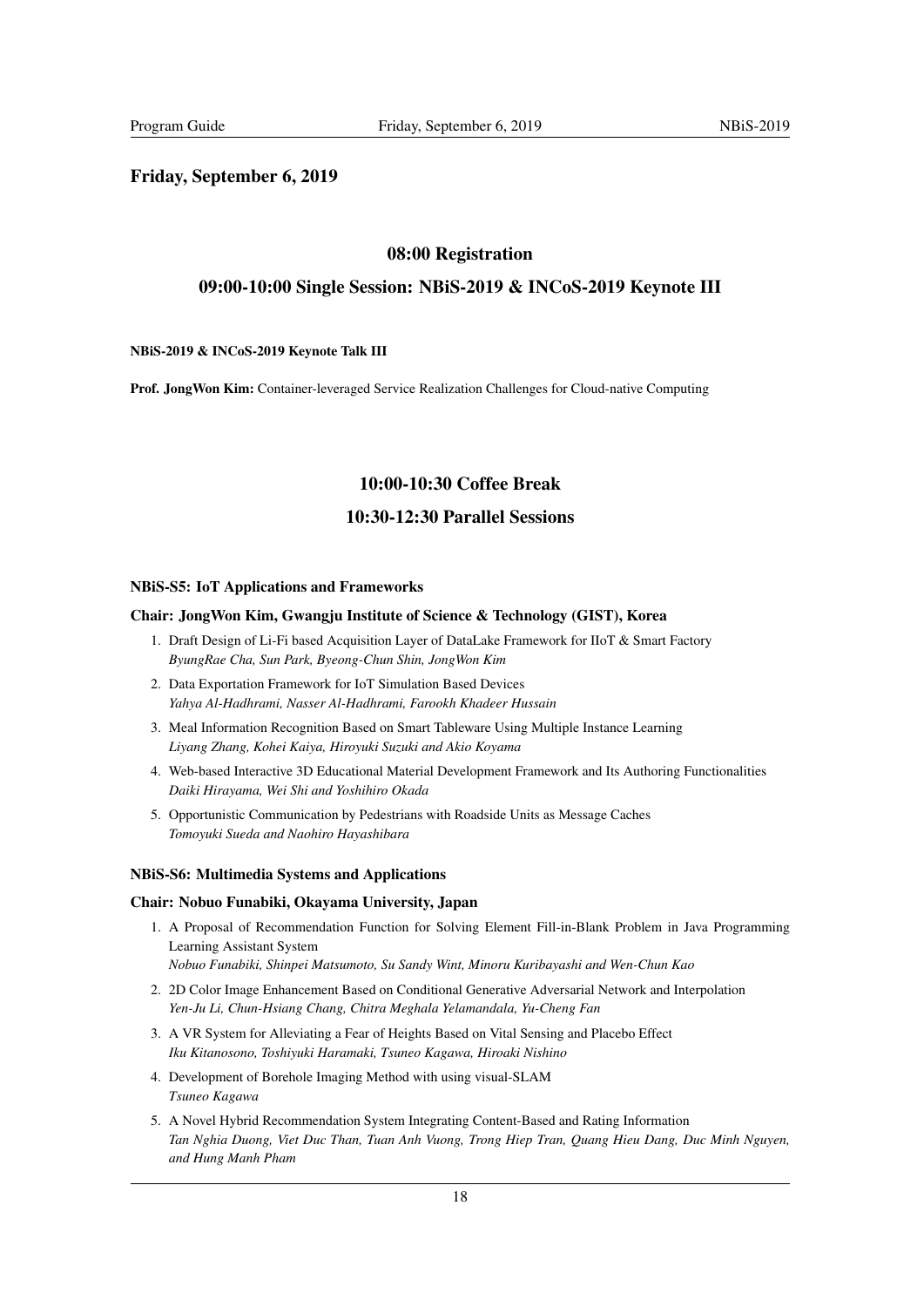#### <span id="page-19-0"></span>HETNET-S1: Heterogeneous Networking and Applications

#### Chair: Juggapong Natwichai, Chiang Mai University, Thailand

- 1. A Model for Mobile Fog Computing in the IoT *Kosuke Gima, Ryuji Oma, Shigenari Nakamura, Tomoya Enokido, Makoto Takizawa*
- 2. Converting Big Video Data into Short Video: Using 360-Degree Cameras for Searching Students Location and Judging Students Learning Style *Noriyasu Yamamoto*
- 3. Crowdsourcing Platform for Healthcare: Cleft Lip and Cleft Palate Case Studies *Krit Khwanngern, Juggapong Natwichai, Suriya Sitthikham, Watcharaporn Sitthikamtiub, Vivatchai Kaveeta, Arakin Rakchittapoke, and Somboon Martkamjan*
- 4. Jaw Surgery Simulation in Virtual Reality for Medical Training *Krit Khwanngern, Narathip Tiangtae, Juggapong Natwichai, Aunnop Kattiyanet, Vivatchai Kaveeta, Suriya Sitthikham, and Kamolchanok Kammabut*

#### <span id="page-19-1"></span>ISSE-S1: Deep Learning and Smart Environments

#### Chair: Chuan-Yu Chang, National Yunlin University of Science and Technology, Taiwan

- 1. Fusion Method of Depth Images and Visual Images for Tire Inspection *Chien-Chou Lin, Chun-Cheng Chang, Ching-Lung Chang, Chuan-Yu Chang*
- 2. Learning depth from monocular sequence with convolutional LSTM network *Chia-Hung Yeh, Yao-Pao Huang, Chih-Yang Lin, and Min-Hui Lin*
- 3. Two-Dimensional Inductance Plane Sensor for Smart Home Door Lock *Wen-Shan Lin, Chao-Ting Chu, and Chian C. Ho*
- 4. Agricultural Pests Damage Detection Using Deep Learning *Ching-Ju Chen, Jian-Shiun Wu, Chuan-Yu Chang, Yueh-Min Huang*

## <span id="page-19-2"></span>12:30-13:30 Lunch Break

## <span id="page-19-3"></span>13:30-15:30 Parallel Sessions

### <span id="page-19-4"></span>ADPNA-S1: Distributed and Parallel Systems

#### Chair: Tomoya Enokido, Rissho University, Japan

- 1. Estimation method of Traffic Volume Using Big-Data *Kazuki Someya, Ryozo Kiyohara, Masashi Saito*
- 2. Experimental Evaluation of Publish/Subscribe-based Spatio-Temporal Contents Management on Geo-Centric Information Platform

*Kaoru Nagashima, Yuzo Taenaka, Akira Nagata, Katsuichi Nakamura, Hitomi Tamura, Kazuya Tsukamoto*

- 3. DTN Sub-ferry Nodes Placement with Consideration for Battery Consumption *Kazunori Ueda*
- 4. Concept Proposal of Multi-layer Defense Security Countermeasures Based on Dynamic Reconfiguration Multiperimeter Lines

*Shigeaki Tanimoto, Yuuki Takahashi, Ayaka Takeishi, Sonam Wangyal, Tenzin Dechen, Hiroyuki Sato, Atsushi Kanai*

- 5. Fault Detection of Process Replicas on Reliable Servers *Hazuki Ishii, Ryuji Oma, Shigenari Nakamura, Tomoya Enokido, Makoto Takizawa*
- 6. Deep Recurrent Neural Networks for Wi-Fi based Indoor Trajectory Sensing *Hao Li, Joseph K. Ng, and Junxing Ke*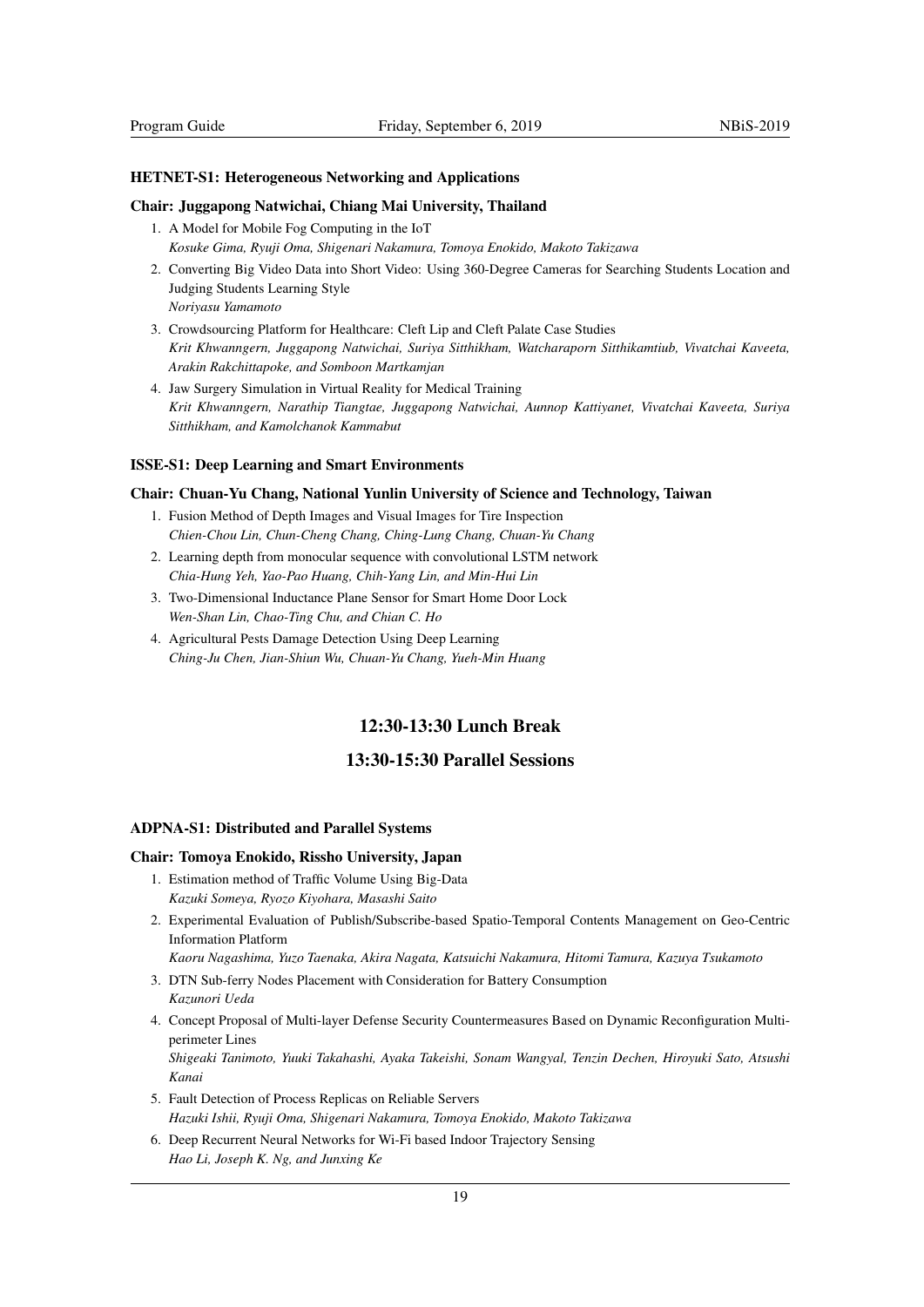#### INWC-S1: Mobile Computing and Communication

#### Chair: Makoto Ikeda, Fukuoka Institute of Technology, Japan

- <span id="page-20-0"></span>1. Performance Evaluation of VegeCare Tool for Tomato Disease Classification *Natwadee Ruedeeniraman, Makoto Ikeda, Leonard Barolli*
- 2. Performance Analysis of WMNs by WMN-PSODGA Simulation System Considering Load Balancing: A Comparison Study for Exponential and Weibull Distribution of Mesh Clients *Seiji Ohara, Admir Barolli, Shinji Sakamoto and Leonard Barolli*
- 3. Evaluation of 13.56 MHz RFID System Considering Tag Magnetic Field Intensit *Yuki Yoshigai and Kiyotaka Fujisaki*
- 4. Numerical Analysis of Fano Resonator in 2D Periodic Structure for Integrated Microwave Circuit *Hiroshi Maeda, Naoki Higashinaka and Akihito Ochi*

#### DEMoC-S1: Data Engineering and Mobile Computing

#### Chair: Yusuke Gotoh, Okayama University, Japan

- <span id="page-20-1"></span>1. Evaluation of I/O Performance Regulating Function with a Virtual Machine *Takashi Nagao, Nasanori Tanabe, Kazutoshi Yokoyama, Hideo Taniguchi*
- 2. A Continuous Media Data Broadcasting Model for Base Stations Moving Straight *Tomoki Yoshihisa, Yusuke Gotoh, and Akimitsu Kanzaki*
- 3. A Support System for Second Tourism *Yusuke Gotoh*
- 4. Omotenashi Robots: Generating Funny Dialog using Visitor Geographical Information *Kazuki Haraguchi, Satoshi Aoki, Tomohiro Umetani, Tatsuya Kitamura, and Akiyo Nadamoto*

#### ISSE-S2: Intelligent and Smart Environments

#### Chair: Takahiro Uchiya, Nagoya Institute of Technology, Japan

<span id="page-20-2"></span>1. A Research on Constructing the Recognition System for the Dynamic Pedestrian Traffic Signals through Machine Vision

*Chien-Chung Wu, Yi-Chieh Hsug*

- 2. Wearable EMG Gesture Signal Acquisition Device Based on Single-Chip Microcontroller *Wen-Shan Lin, Chao-Ting Chu, and Chian C. Ho*
- 3. Ring-based Routing for Industrial Wireless Sensor Networks *Ching-Lung Chang, Hao-Ting Lee and Chuan-Yu Chang*
- 4. Proposal of Research Information Collection System *Takahiro Uchiya, Ryoa Sugisaki, Ichi Takumi*

## 18:00-20:00 Banquet Party

Rembrandt Hotel Oita https://rembrandt-group.com/oita/oita\_english/e\_stay\_o Address: 9-20, Tamuro-machi, Oita City, Oita, Japan Note: It takes 8 min by walk to go from JR Oita Station.

#### <span id="page-20-3"></span>[Saturday, September 7, 2019](https://rembrandt-group.com/oita/oita_english/e_stay_o)

## <span id="page-20-4"></span>NBiS-2019 Organizing Committee Meeting and Discussion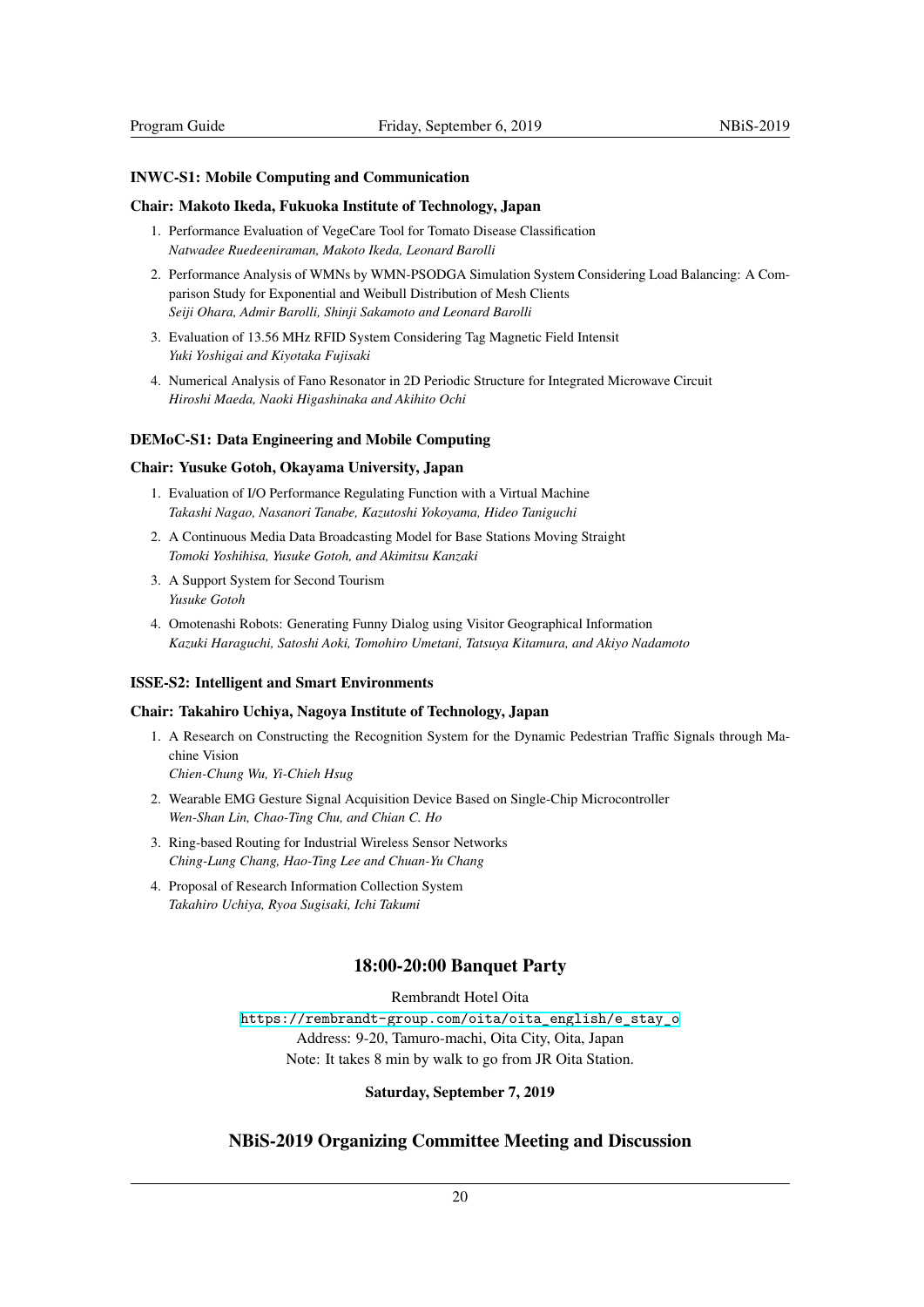

## <span id="page-21-0"></span>INCoS-2019 Main Conference and Workshops Program

<span id="page-21-1"></span>Thursday, September 5, 2019

<span id="page-21-3"></span><span id="page-21-2"></span>08:00 Registration 09:00-09:30 Opening Ceremony

<span id="page-21-4"></span>09:30-10:30 Single Session: NBiS-2019 & INCoS-2019 Keynote I NBiS-2019 & INCoS-2019 Keynote Talk I

Prof. Yoshihiro Okada: 3D Graphics Applications for Education and Visualization

## <span id="page-21-5"></span>10:30-11:00 Coffee Break

<span id="page-21-6"></span>11:00-12:00 Single Session: NBiS-2019 & INCoS-2019 Keynote II

NBiS-2019 & INCoS-2019 Keynote Talk II

Prof. Tarek Saadawi: Secure Resilient Edge Cloud Designed Network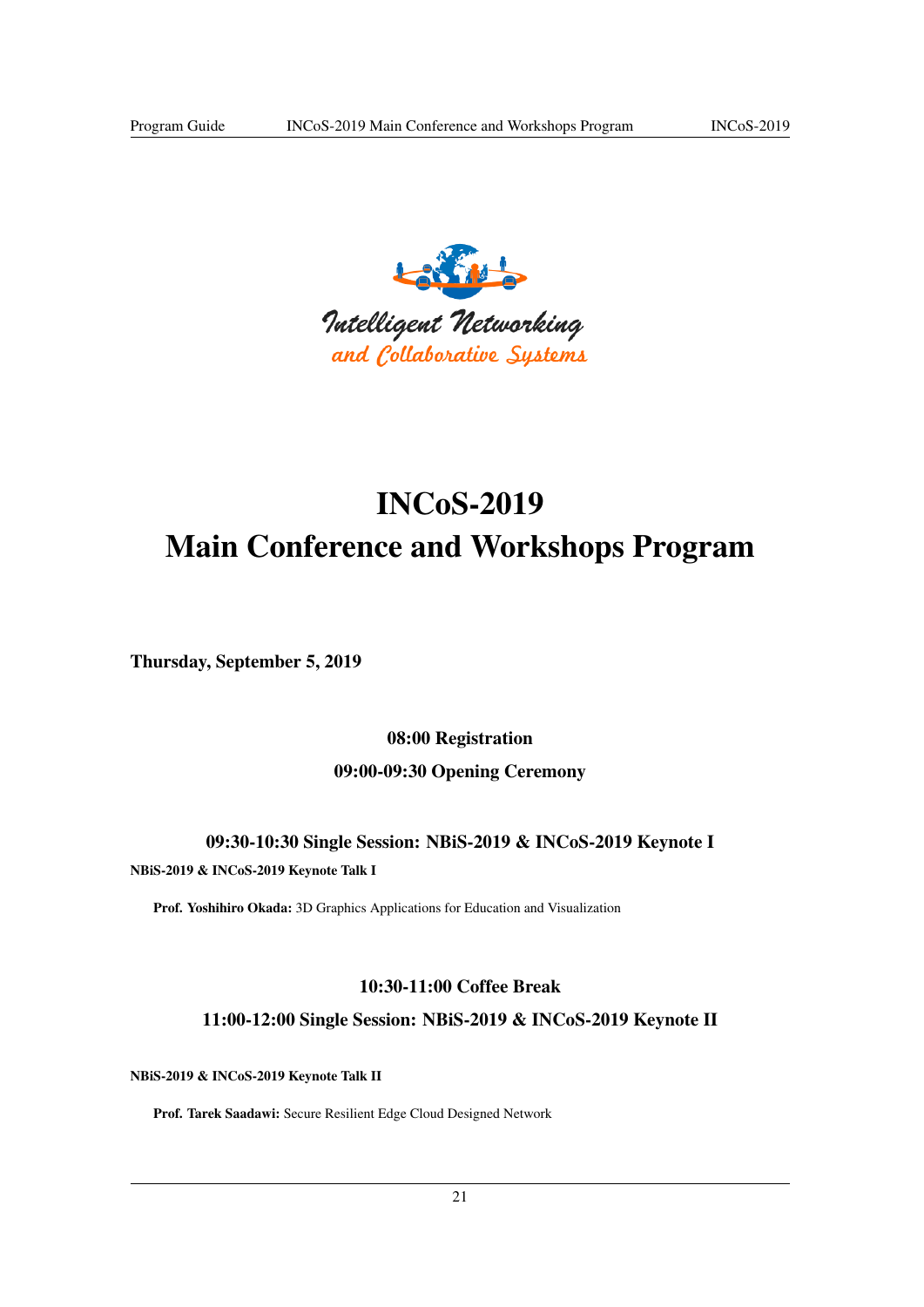## <span id="page-22-0"></span>12:00-13:00 Lunch Break

## <span id="page-22-1"></span>13:00-15:00 Parallel Sessions

### <span id="page-22-2"></span>INCoS-S1: Distributed Computing and Event Management

#### Chair: Fang-Yie Leu, Tunghai University, Taiwan

- 1. Impact of Automation to Event Management Efficiency *Peter Balco, Andrea Studeniˇcova*
- 2. Data and Subprocess Transmission on the Edge Node of TWTBFC Model *Yinzhe Guo, Ryuji Oma, Shigenari Nakamura, Dilawaer Duolikun, Tomoya Enokido, Makoto Takizawa*
- 3. Event Management Service System *Vladyslav Berezhetskyi, Artur Tomczak, Daniel Soliwoda, Emiljana Hoti*
- 4. A Hierarchical Group of Peers in Publish/Subscribe Systems *Takumi Saito, Shigenari Nakamura, Tomoya Enokido, Makoto Takizawa*
- 5. A Novel Bounded-Error Piecewise Linear Approximation Algorithm for Streaming Sensor Data in Edge Computing

*Jeng-Wei Lin, Shih-wei Liao, Fang-Yie Leu*

## <span id="page-22-3"></span>INCoS-S2: Machine Learning and Intelligent Systems

#### Chair: Kin Fun Li, University of Victoria, Canada

1. A Machine Learning Approach to Fake News Detection Using Knowledge Verification and Natural Language Processing

*Marina Danchovsky Ibrishimova, Kin Fun Li*

- 2. Performance Analysis of WMNs by WMN-PSOHC-DGA Simulation System Considering Linearly Decreasing Inertia Weight and Linearly Decreasing Vmax Replacement Methods *Admir Barolli, Shinji Sakamoto, Seiji Ohara, Leonard Barolli, Makoto Takizawa*
- 3. A Fuzzy-based Decision System for Sightseeing Spots Considering Noise Level as a New Parameter *Yi Liu, Leonard Barolli*
- 4. Algorithm Using Deep Learning for Recognition of Japanese Historical Characters in Photo Image of Historical Book

*Liao Sichao, Hiroyoshi Miwa*

5. A Remote Puppet Control System for Humanoid Communication Robot *Toshiyuki Haramaki, Hiroaki Nishino*

## <span id="page-22-4"></span>WIND-S1: Control and Error Correction Methods

#### Chair: Masato Tsuru, Kyushu Institute of Technology, Japan

- 1. On-demand Transmission Interval Control Method for Spatio-Temporal Data Retention *Shumpei Yamasaki, Daiki Nobayashi, Kazuya Tsukamoto, Takeshi Ikenaga, Myung Lee*
- 2. SDN-based Time-domain Error Correction for In-Network Video QoE Estimation in Wireless Networks *Shumpei Shimokawa, Takuya Kanaoka, Yuzo Taenaka, Kazuya Tsukamoto, Myung Lee*
- 3. On Retrieval Order of Statistics Information from OpenFlow Switches to Locate Lossy Links by Network Tomographic Refinement *Takemi Nakamura, Masahiro Shibata, Masato Tsuru*
- 4. Real-time Multi-resource Allocation via a Structured Policy Table *Arslan Qadeer, Myung J. Lee, Kazuya Tsukamoto*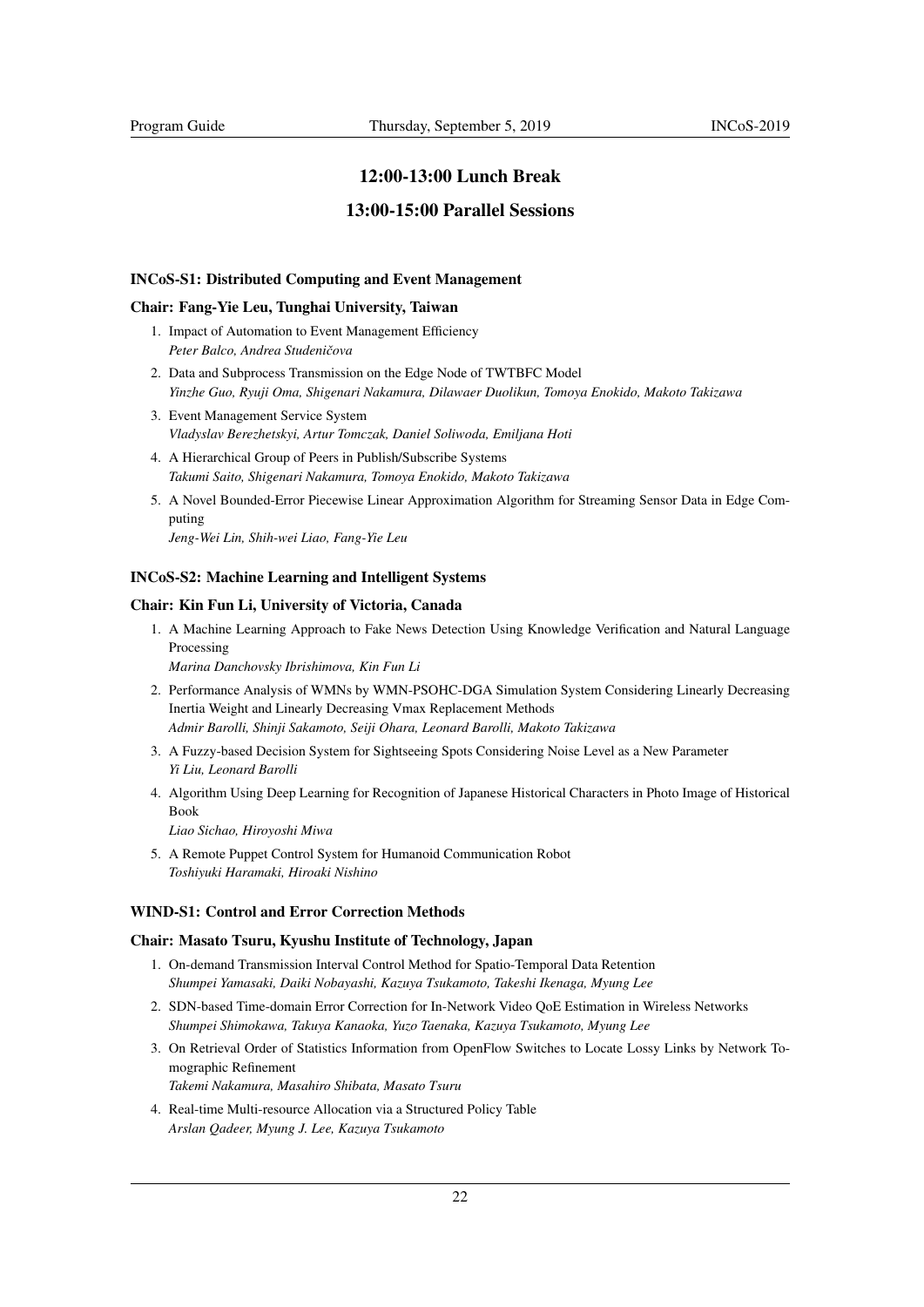## <span id="page-23-0"></span>15:00-15:30 Coffee Break

### <span id="page-23-1"></span>15:30-17:30 Parallel Sessions

### <span id="page-23-2"></span>INCoS-S3: Methods and Algorithms for Collaborative Systems

#### Chair: Hiroaki Nishino, Oita University, Japan

- 1. Network Design Method by Link Protection Considering Probability of Simultaneously Links Failure *Keyaki Uji, Hiroyoshi Miwa*
- 2. Short-term Solar Power Forecasting using SVR on Hybrid PV Power Plant in Indonesia *Prasetyo Aji, Kazumasa Wakamori, Hiroshi Mineno*
- 3. User-Density Dependent Autonomous Clustering for MANET Based on the Laplace Equation *Rio Kawasaki, Chisa Takano, Masaki Aida*
- 4. Optical Axis Estimation Method Using Binocular Free Space Optics *Kouhei Yamamoto, Rintaro Simogawa, Kiyotaka Izumi, Takeshi Tsujimura*
- 5. A Method for Detecting and Alerting the Presence of a Reverse Running Vehicle *Tsukasa Kato, Hiroaki Nishino*

#### <span id="page-23-3"></span>INCoS-S4: IoT and Vehicular Networks

#### Chair: Akio Koyama, Yamagata University, Japan

- 1. Development and Evaluation of IoT/M2M Application Using Real Object Oriented Model *Hiroyuki Suzuki, Liyang Zhang, Akio Koyama*
- 2. A Wheelchair Management System Using IoT Sensors and Agile-Kanban *Takeru Kurita, Keita Matsuo, Leonard Barolli*
- 3. Performance Evaluation of V2V and V2R Communication based on 2-wavelength Cognitive Wireless Network on Road State Information GIS Platform *Akira Sakuraba, Yoshitaka Shibata, Goshi Sato, Noriki Uchida*
- 4. Enhancing Security of Cellular IoT with Identity Federation *Bernardo Santos, Bruno Dzogovic, Boning Feng, Van Thuan Do, Niels Jacot, Thanh Van Do*
- 5. A Message Relaying Method with a Dynamic Timer Considering Non-signal Duration from Neighboring Nodes for Vehicular DTN *Shogo Nakasaki, Makoto Ikeda, Leonard Barolli*

#### <span id="page-23-4"></span>WIND-S2: Information Network Design

#### Chair: Hiroyoshi Miwa, Kwansei Gakuin University, Japan

- 1. Network Design Method Resistant to Cascade Failure Considering Betweenness Centrality *Yuma Morino, Hiroyoshi Miwa*
- 2. Efficient Migration of Large-memory VMs Using Private Virtual Memory *Yuji Muraoka, Kenichi Kourai*
- 3. Transmission Control Method to Realize Efficient Data Retention in Low Vehicle Density Environments *Ichiro Goto, Daiki Nobayashi, Kazuya Tsukamoto, Takeshi Ikenaga, Myung Lee*
- 4. Problem of Determining Weights of Edges for Reducing Diameter *Kaito Miyanagi, Hiroyoshi Miwa*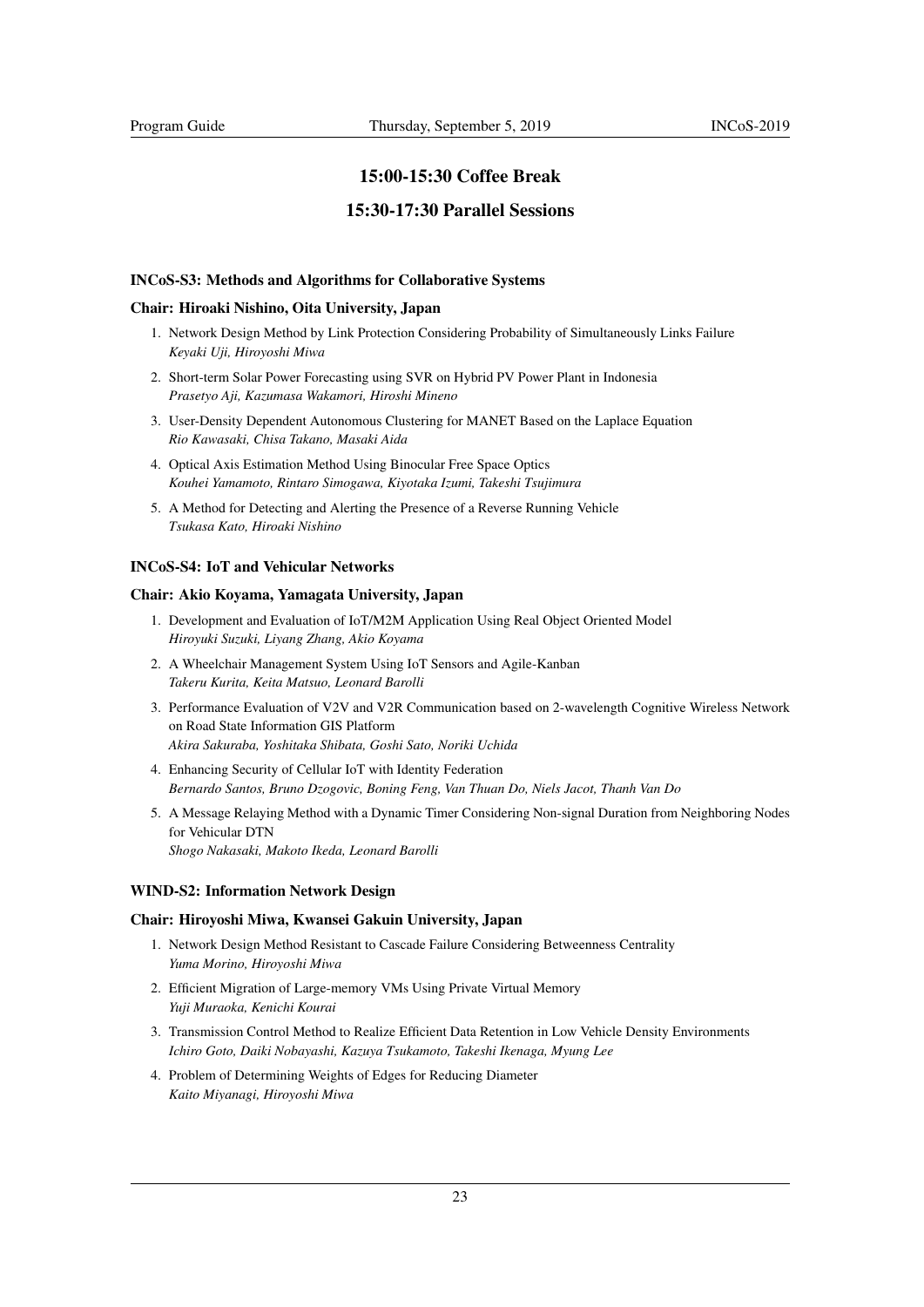## <span id="page-24-0"></span>18:00-20:00 Welcome Reception Party

Oita University.

<span id="page-24-1"></span>Friday, September 6, 2019

#### <span id="page-24-2"></span>08:00 Registration

## <span id="page-24-3"></span>09:00-10:00 Single Session: NBiS-2019 & INCoS-2019 Keynote III

### NBiS-2019 & INCoS-2019 Keynote Talk II

Prof. JongWon Kim: Container-leveraged Service Realization Challenges for Cloud-native Computing

## <span id="page-24-4"></span>10:00-10:30 Coffee Break

## <span id="page-24-5"></span>10:30-12:30 Parallel Sessions

#### <span id="page-24-6"></span>INCoS-S5: Social Networking and Active Learning Systems

#### Chair: Toshihiko Yamakami, ACCESS, Japan

- 1. Effects of Truss Structure of Social Network on Information Diffusion among Twitter Users *Nako Tsuda, Sho Tsugawa*
- 2. A 2-Dimensional Technology and Real-world Interaction View Approach *Toshihiko Yamakami*
- 3. Method for Extracting Positions of Players from Video of Lacrosse Game *Miki Takagi, Hiroyoshi Miwa*
- 4. Visualization of Users Raking in Online Dating Service *Jana Nowaková, Martin Hasal, Václav Snášel*
- 5. A Robot TA System Promoting Students' Active Participation in Lectures *Masashi Kato, Ryoichi Nagata, Hiroaki Nishino*

### <span id="page-24-7"></span>INCoS-S6: Secure Systems

#### Chair: Hiroyoshi Miwa, Kwansei Gakuin University, Japan

- 1. CAPTCHA Recognition Based on Kohonen Maps *Yujia Sun, Jan Platoš*
- 2. Digital University Admission Application System with Study Documents Using Smart Contracts on Blockchain *Kosuke Mori, Hiroyoshi Miwa*
- 3. Reversible Data Hiding Algorithm in Homomorphic Encrypted Domain Based on EC-EG *Neng Zhou, Han Wang, Mengmeng Liu, Yan Ke, Minqing Zhang*
- 4. Proposing a Blockchain-based Open Data Platform and Its Decentralized Oracle *Akihiro Fujihara*
- 5. A New Fair Electronic Contract Signing Protocol *Xiao Haiyan, Wang Lifang, Wei Yuechuan*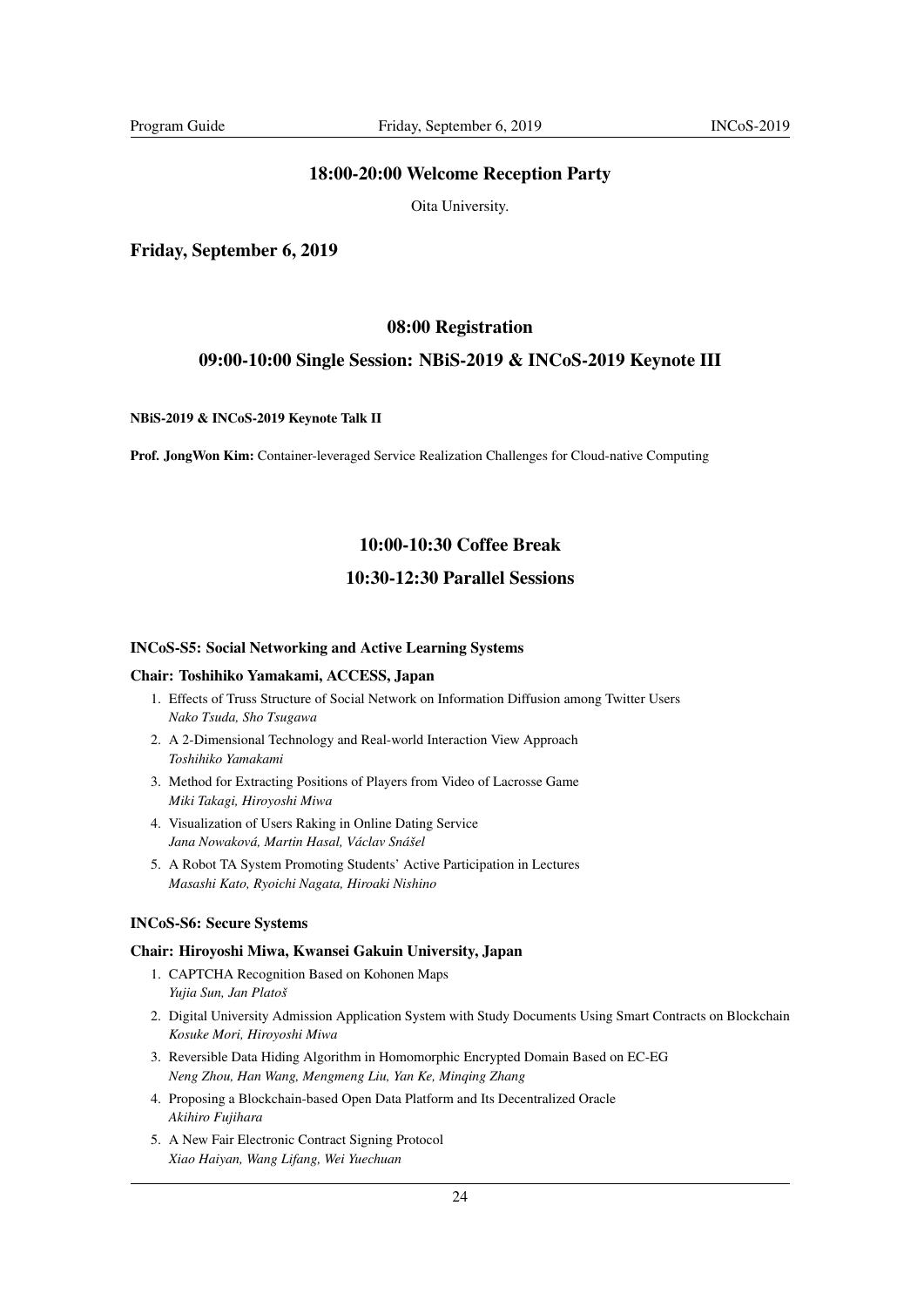#### <span id="page-25-0"></span>MaLICS-S1: Machine Learning in Intelligent and Collaborative Systems

#### Chair: Jakub Nalepa, Silesian University of Technology & Future Processing, Poland

- 1. Survey on Blockchain-based Electronic Voting *Shuai Xiao, Xu An Wang, Wei Wang, Han Wang*
- 2. Optimization of Maintenance Costs of Video Systems Based on Cloud Services *Dominika Karys, Anna Pietrzyk, Rafał Kowalski, Peter Vesely, Andrea Studenicova ´*
- 3. Movies Recommendation System *Adrianna Frykowska, Izabela Zbie´c, Patryk Kacperski, Peter Vesely, Andrea Studenicova*
- 4. An Application-driven Heterogeneous Internet of Things Integration Architecture *Changhao Wang, Shining Li, Yan Pan, Bingqi Li*

## <span id="page-25-1"></span>12:30-13:30 Lunch Break

## <span id="page-25-2"></span>13:30-15:30 Parallel Sessions

#### <span id="page-25-3"></span>e-Bussines-S1: e-Business Systems

#### Chair: Natalia Kryvinska, Comenius University in Bratislava, Slovakia

- 1. Bonus Programs for CRM in Retail Business *Wolfgang Neussner, Natalia Kryvinska, Erich Markl*
- 2. Bus Ticket Reservation System Agile Methods of Projects Management *Mateusz Grzelak, Łukasz Napierała, Łukasz Napierała, Vincent Karoviˇc, Iryna Ivanochko*
- 3. Virtual Teaching in an Engineering Context as Enabler for Internationalization Opportunities *Corinna Engelhardt-Nowitzki, Dominik Pospisil, Richard Otrebski, Sabine Zangl*
- 4. Diagnosing the Administration Systems as a Prerequisite for Enterprises Business Processes Reengineering *Oleg Kuzmin, Vadym Ovcharuk, Volodymyr Zhezhukha, Dhruv Mehta, Jan Gregus*
- 5. Product Lifecycle Management Service System *Dariusz Wo´zniak, Babak Gohardani, Emil Majchrzak, Emiljana Hoti, Oksana Urikova*
- 6. Crowdfunding An Innovative Corporate Finance Method and Its Decision-making Steps *Valerie Busse, Michal Gregus*

### <span id="page-25-4"></span>FINCoS-S1: Intelligent Networking and Collaborative Systems

#### Chair: Aneta Poniszewska-Maranda, Lodz University of Technology, Poland ´

- 1. Cloud CRM System for Mobile Virtual Network Operators *Maria Jedrzejewska, Adrian Zjawi ´nski, Vincent Karoviˇc, Iryna Ivanochko*
- 2. A Basic Framework of Blockchain-based Decentralized Verifiable Outsourcing *Han Wang, Xu An Wang, Wei Wang, Shuai Xiao*
- 3. An Efficient Mobile Cloud Service Model or Tactical Edge *Du Bo, Shan Nanliang, Zhou Sha*
- 4. Benefits from Engineering Projects Implementation *Oleg Kuzmin, Volodymyr Zhezhukha, Nataliia Gorodyska, Eleonora Benova*
- 5. Building Microservices Architecture for Smart Banking *Aneta Poniszewska-Mara´nda, Peter Vesely, Oksana Urikova, Iryna Ivanochko*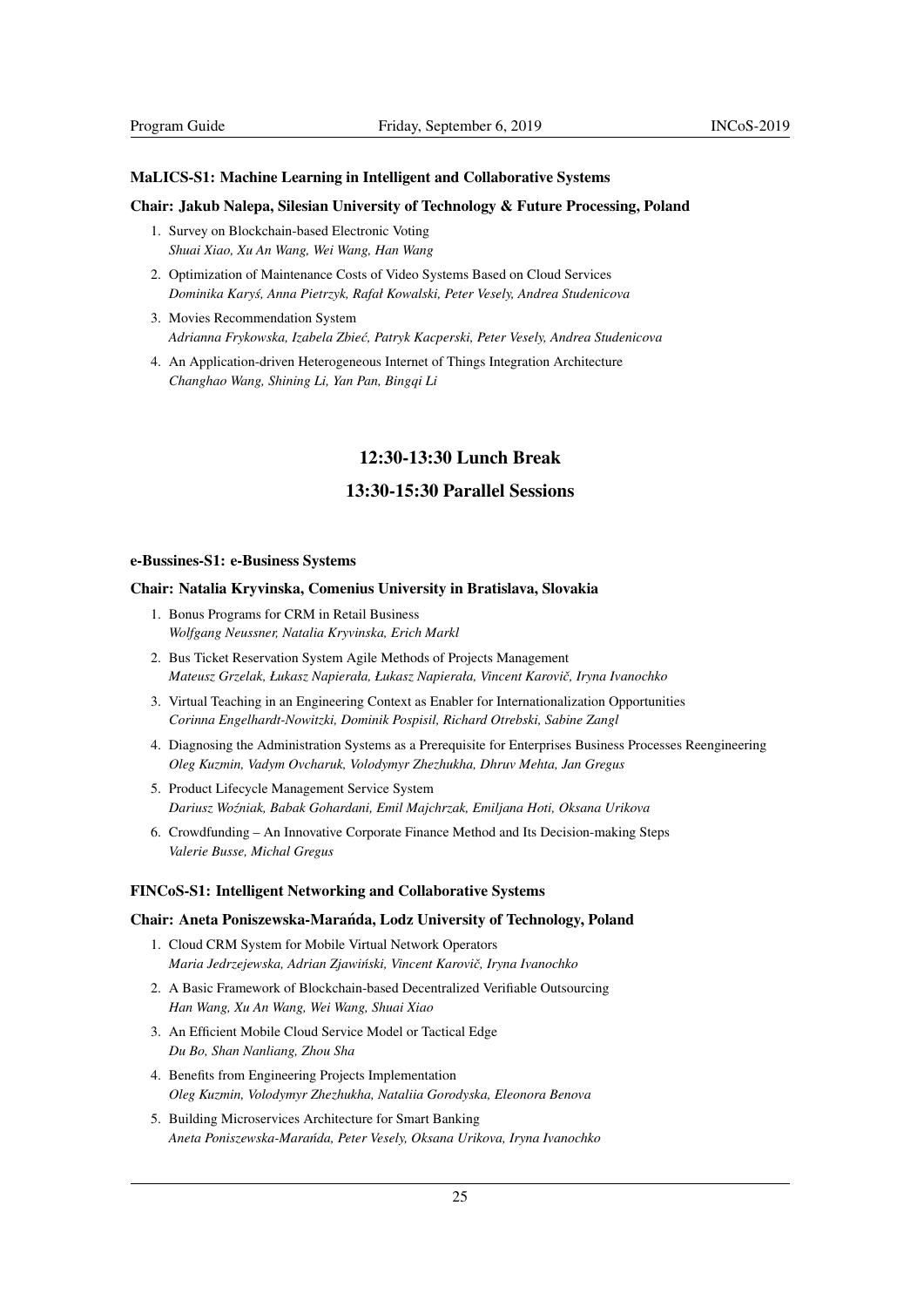## BDS-S1: Big Data Science

## Chair: Marcello Trovati, Edge Hill University, UK

- <span id="page-26-0"></span>1. GRNN Approach Towards Missing Data Recovery between IoT Systems *Ivan Izonin, Natalia Kryvinska, Pavlo Vitynskyi, Roman Tkachenko, Khrystyna Zub*
- 2. Research and Application of Big Data Correlation Analysis in Education *Du Bo, Li Ai, Yuan Chen*
- 3. Towards a Computational Model of Artificial Intuition and Decision Making *Olayinka Johnny, Marcello Trovati, Jeffrey Ray*
- 4. Twitter Analysis for Business Intelligence *Tariq Soussan, Marcello Trovati*

## 18:00-20:00 Banquet Party

Rembrandt Hotel Oita https://rembrandt-group.com/oita/oita\_english/e\_stay\_o Address: 9-20, Tamuro-machi, Oita City, Oita, Japan Note: It takes 8 min by walk to go from JR Oita Station.

## [Saturday, September 7, 2019](https://rembrandt-group.com/oita/oita_english/e_stay_o)

## INCoS-2019 Organizing Committee Meeting and Discussion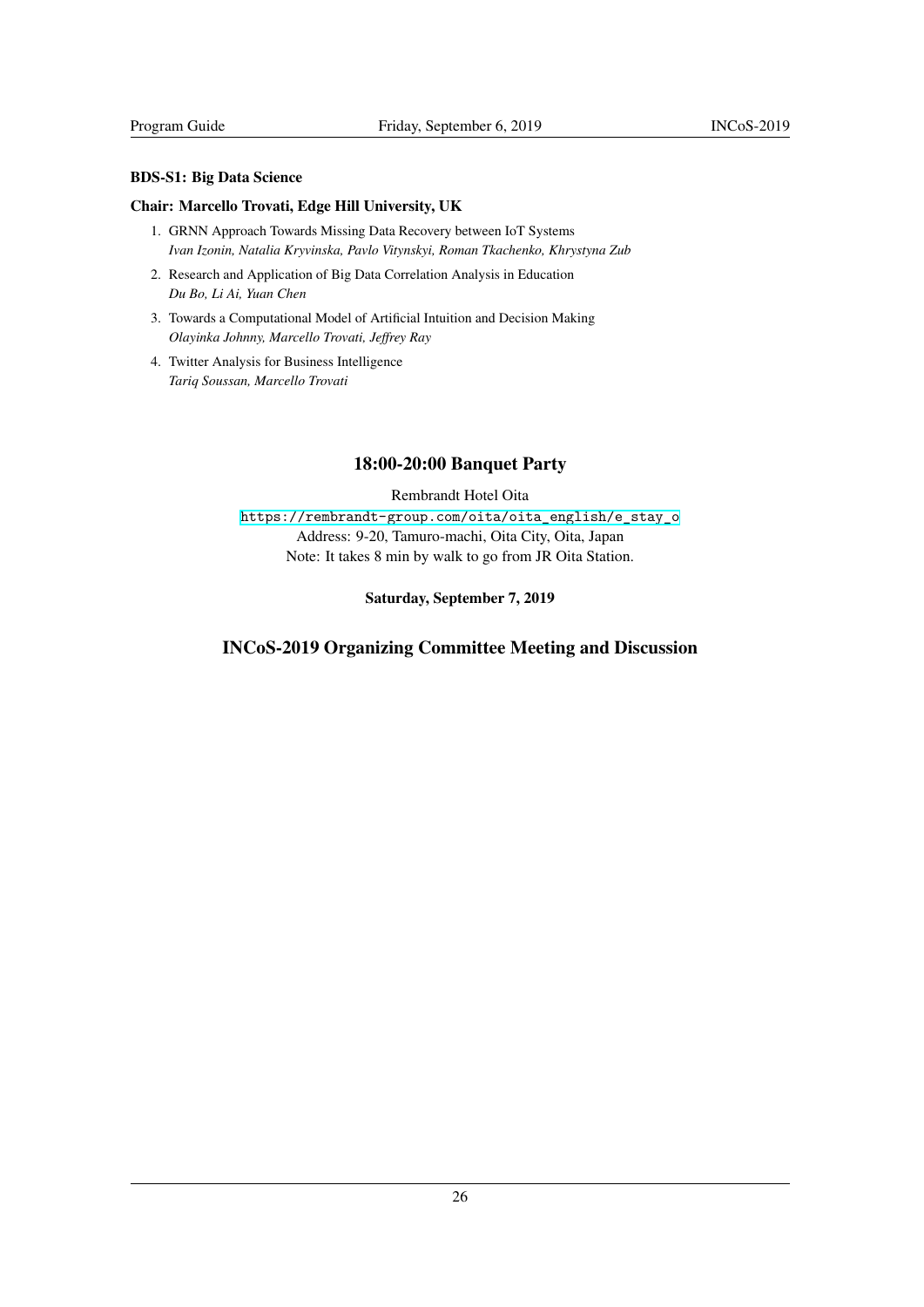## Time Table

## NBiS-2019 and INCoS-2019 Session Schedule

## September 5<sup>th</sup> – 7<sup>th</sup>, 2019

Oita University, Oita, Japan

| Thursday (September 5, 2019) |                 | ROOM 1                                                             | <b>ROOM 2</b>      | <b>ROOM 3</b>       | ROOM 4               | <b>ROOM 5</b>   | ROOM 6           | <b>ROOM7</b>       |  |  |
|------------------------------|-----------------|--------------------------------------------------------------------|--------------------|---------------------|----------------------|-----------------|------------------|--------------------|--|--|
| Slot                         | <b>Time</b>     | Registration                                                       |                    |                     |                      |                 |                  |                    |  |  |
| Session 1                    | $09:00 - 9:30$  | Opening Ceremony of NBiS-2019 and INCoS-2019                       |                    |                     |                      |                 |                  |                    |  |  |
| <b>Session 2</b>             | $09:30 - 10:30$ | NBiS-2019 and INCoS-2019 Keynote I                                 |                    |                     |                      |                 |                  |                    |  |  |
| Coffee Break                 | $10:30 - 11:00$ | Coffee Break                                                       |                    |                     |                      |                 |                  |                    |  |  |
| <b>Session 3</b>             | $11:00 - 12:00$ | NBiS-2019 and INCoS-2019 Keynote II                                |                    |                     |                      |                 |                  |                    |  |  |
| Lunch                        | $12:00 - 13:00$ | Lunch Break                                                        |                    |                     |                      |                 |                  |                    |  |  |
| Session 4                    | $13:00 - 15:00$ | NBiS <sub>S1</sub>                                                 | <b>NBiSS2</b>      | <b>WSSM S1</b>      | <b>INVITE S1</b>     | <b>INCoS S1</b> | <b>INCoS S2</b>  | WIND S1            |  |  |
| Coffee Break                 | $15:00 - 15:30$ | Coffee Break                                                       |                    |                     |                      |                 |                  |                    |  |  |
| <b>Session 5</b>             | $15:30 - 17:30$ | NBiS <sub>S3</sub>                                                 | <b>NBiS S4</b>     | <b>WSSM</b><br>S2   | TwCSec <sub>S1</sub> | <b>INCoS S3</b> | <b>INCoS S4</b>  | WIND <sub>S2</sub> |  |  |
| Social Event                 | $18:00 - 20:00$ | <b>Welcome Reception Party</b>                                     |                    |                     |                      |                 |                  |                    |  |  |
|                              |                 |                                                                    |                    |                     |                      |                 |                  |                    |  |  |
| Friday (September 6, 2019)   |                 | ROOM 1                                                             | <b>ROOM 2</b>      | <b>ROOM 3</b>       | ROOM 4               | <b>ROOM 5</b>   | ROOM 6           | ROOM <sub>7</sub>  |  |  |
| Slot                         | <b>Time</b>     | Registration                                                       |                    |                     |                      |                 |                  |                    |  |  |
| Session 1                    | $09:00 - 10:00$ | NBiS-2019 and INCoS-2019 Keynote III                               |                    |                     |                      |                 |                  |                    |  |  |
| Coffee Break                 | $10:00 - 10:30$ | Coffee Break                                                       |                    |                     |                      |                 |                  |                    |  |  |
| <b>Session 2</b>             | $10:30 - 12:30$ | NBiS <sub>S5</sub>                                                 | NBiS <sub>S6</sub> | <b>HETNET S1</b>    | ISSE <sub>S1</sub>   | <b>INCoS S5</b> | <b>INCoS S6</b>  | MaLICS S1          |  |  |
| Lunch                        | $12:30 - 13:30$ | Lunch Break                                                        |                    |                     |                      |                 |                  |                    |  |  |
| <b>Session 3</b>             | $13:30 - 15:30$ | ADPNA S1                                                           | INWC S1            | DEMoC <sub>S1</sub> | <b>ISSE S2</b>       | e-Business S1   | <b>FINCoS S1</b> | BDS S1             |  |  |
|                              |                 |                                                                    |                    |                     |                      |                 |                  |                    |  |  |
| <b>Social Event</b>          | $18:00 - 20:00$ | <b>Banquet Party</b>                                               |                    |                     |                      |                 |                  |                    |  |  |
|                              |                 |                                                                    |                    |                     |                      |                 |                  |                    |  |  |
| Saturday (September 7, 2019) |                 | <b>ROOM 1</b>                                                      | <b>ROOM 2</b>      | <b>ROOM 3</b>       | ROOM 4               | <b>ROOM 5</b>   | ROOM 6           | <b>ROOM 7</b>      |  |  |
| Slot                         | <b>Time</b>     | NBIS-2019 and INCoS-2019 Steering Committee Meeting and Discussion |                    |                     |                      |                 |                  |                    |  |  |